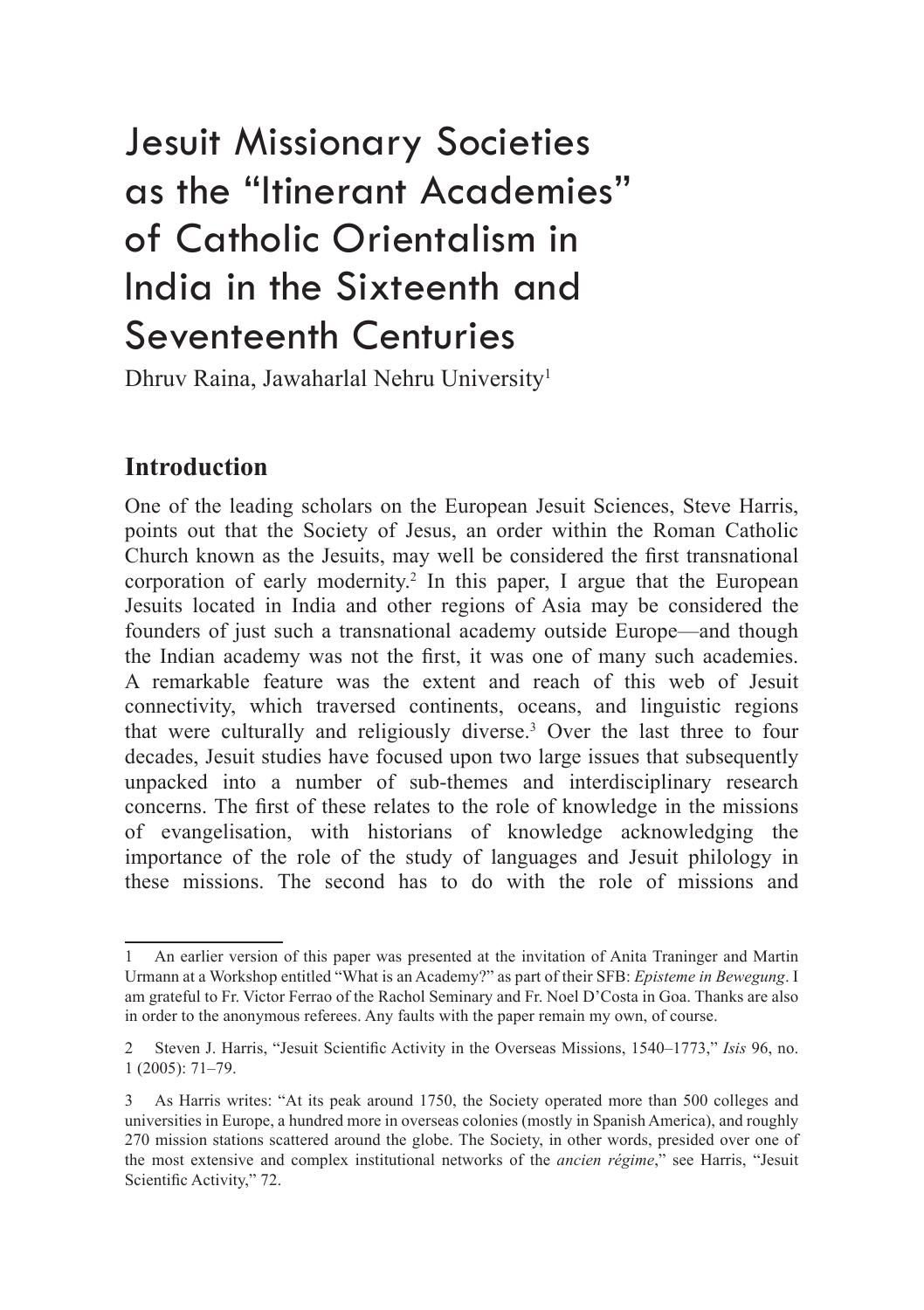missionaries in the construction of knowledge in the modern era; and herein resides the connection with histories of the sciences.<sup>4</sup> To an earlier generation of scholars, "Jesuit science" would have appeared as an oxymoron, since the standard tale of the rise of modern science or of the scientific revolution is portrayed as antagonistic to the cosmology of the Catholic Church.<sup>5</sup> Conversely, despite the Church's early opposition to Copernican astronomy, recent historiographical writing has revealed the important role and contributions of the Jesuits in particular to the rise and spread of modern science.<sup>6</sup> In interrogating these missionary activities, the research undertaken has focused upon Catholic missions distributed across the four corners of the world. Clearly, then, the historiography of missions draws upon the history of the expansion of Catholicism, intellectual history, and the history of empires and colonial societies.<sup>7</sup>

In the *longue durée* of the historiography of missions, the term "mission" has acquired different meanings. The contemporary historiography of missions combines several meanings of the mission: as a place (in Goa, Beijing, or Poitou), as a site of circulation (a place of pilgrimage or a scientific expedition), as the practice of missionary activity (the teaching of the Christian doctrine or administering sacraments), as target or public (managing relations with infidels and Protestants).<sup>8</sup>

As a missionary order, the Jesuits, both in Europe and the New World, were stationed at seminaries and colleges to instruct fellow Christians and Jesuits, missionaries belonging to other orders, and their converts in the goals and objectives, litany, theology, and cosmography of the region

<sup>4</sup> Mordechai Feingold, ed., *Jesuit Science and the Republic of Letters* (Cambridge, MA: MIT Press, 2003); John W. O'Malley, S. J., "How the First Jesuits became involved in Education" in T*he Jesuit Ratio Studiorum: 400th Anniversary Project*, ed. Vincent J. Duminico, S. J. (New York: Fordham University Press, 2000), 56–74; Florence C. Hsia, *Sojourners in a Strange Land: Scientific Mission in Late Imperial China* (Chicago: University of Chicago Press, 2009); John L. Heilbron, *The Sun in the Church: Cathedrals as Solar Observatories* (Cambridge, MA: Harvard University Press, 1999).

<sup>5</sup> John Hedley Brooke, "Science and Religion," in *Companion to the History of Modern Science*, ed. Robert Cecil Olby, Geoffrey N. Cantor, John R. R. Christie, and Michael Jonathan Session Hodge (London: Routledge, 1996), 763–782. Steven J. Harris, "Transposing the Merton Thesis: Apostolic Spirituality and the Establishment of the Jesuit Scientific Tradition," *Science in Context* 3, no. 1 (Spring 1989): 29–65.

<sup>6</sup> Steven J. Harris, "Jesuit Ideology and Jesuit Science: Scientific Activity in the Society of Jesus 1540–1773," (PhD diss., University of Wisconsin, 1988); Sheila Rabin, "Early Modern Jesuit Science: A Historiographical Essay," *Journal of Jesuit Studies*, 1 (2014), 88–101.

<sup>7</sup> Charlotte De Castelnau-L'Estoile et al., "Introduction," in *Missions, D'Évangélisations et Circulation Des Savoir XVIe – XVIIe Siècle* (Madrid: Casa De Velasquez, 2011), 1–24, on 2.

<sup>8</sup> De Castelnau-L'Estoile et al., "Introduction," 2.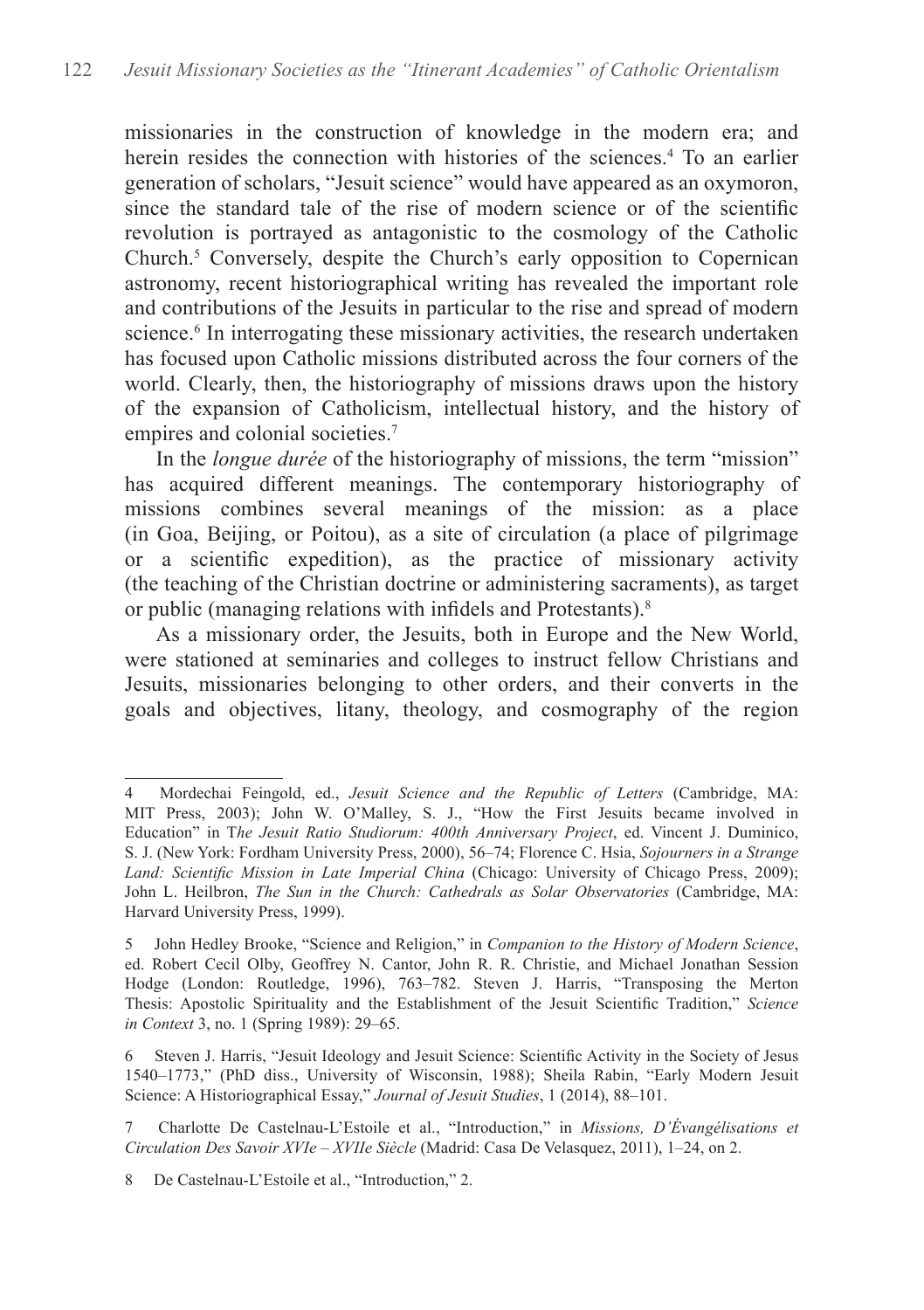surrounding the mission.<sup>9</sup> Beyond the ostensible goals of the mission lay the extrinsically driven and intrinsically inspired (extra-mural) pursuit of new knowledge, essential not only to the survival and sustenance of the mission but also its expansion.<sup>10</sup> The most important Jesuit academy of the sixteenth and seventeenth centuries, the Collegio Romano—more about which shortly—may have acted as a coordinating node and epicentre of the Jesuit intellectual quest, policing the discourse on the sacred and profane. Yet, as this essay shall argue, there were as many Jesuit academies distributed around the world as there were Jesuit provinces—connected though these were through complicated political, intellectual, and denominational networks.<sup>11</sup>

 In other words, it is being argued that virtual Jesuit academies, which could be called "itinerant academies," proliferated into distinct epistemic spaces as Jesuits in non-European regions were drawn into new cultural worlds. These academies and their ties with the Collegio Romano facilitated the processes of reintegration of Jesuit cultural production from the tropics within the European academy. The need for this reintegration was possibly felt by members of the Jesuit academy, compelled as they were by the imperatives of surviving in a hostile climate surrounded by perhaps equally hostile communities—for the many dimensions of the Jesuit quest for knowledge about these worlds was that of mere survival. This world of Jesuit knowledge comprised certain areas of Jesuit specialisation, ranging from the study of languages to botany, medicine, philology, habits and customs, history, and jurisprudence. The areas in which they acquired scientific status were astronomy and mathematics.<sup>12</sup>

<sup>9</sup> Steven J. Harris, "Confession-Building, Long-Distance Networks, and the Organization of Jesuit Science." *Early Science and Medicine* 1, no. 3 (1996): 287–318; Kate Teltscher, *India Inscribed: European and British Writing on India, 1600–1800* (Delhi: Oxford University Press, 1995).

<sup>10</sup> Charles Ralph Boxer, *Two Pioneers of Tropical Medicine: Garcia d'Orta and Nicolás Monardes* (London: Hispanic & Luso-Brazilian Councils, 1963); John M. de. Figueiredo, "Ayurvedic Medicine in Goa According to the European Sources in the Sixteenth and Seventeenth Centuries," in *Scientific Aspects of European Expansion*, ed. William Kelleher Storey (Aldershot: Variorum, 1996), 247–257.

<sup>11</sup> Steven J. Harris, "Long-Distance Corporations, Big Sciences and the Geography of Knowledge," in *The Postcolonial Science and Technology Studies Reader*, ed. Sandra Harding (Durham, NC: Duke University Press, 2011), 61–83.

<sup>12</sup> Anand Amaladass, ed., *Jesuit Presence in Indian History: Commemorative Volume on the Occasion of the 150th Anniversary of the New Madurai Mission, 1838–1988* (Anand: G. S. Prakash, 1988); Francis X. Clooney, *Fr. Bouchet's India: An 18th Century Jesuit's Encounter with Hinduism* (Chennai: Satya Nilayam Publications, 2005); Colette Diény, "Knowledge and Appreciation of Chinese Astronomy and History in Eighteenth Century Europe According to the Writings of Antoine Gaubil S. J. (1689–1759)," in *East Asian Science: Tradition and Beyond*, ed. Keizō Hashimoto, Catherine Jami, and Lowell Skar (Osaka: Kansai University Press, 1995), 501–505; V. N. Sharma, "The Impact of the Eighteenth Century Jesuit Astronomers on the Astronomy of India and China," *Indian Journal of History of Science* 17, no. 2 (1982): 345–352.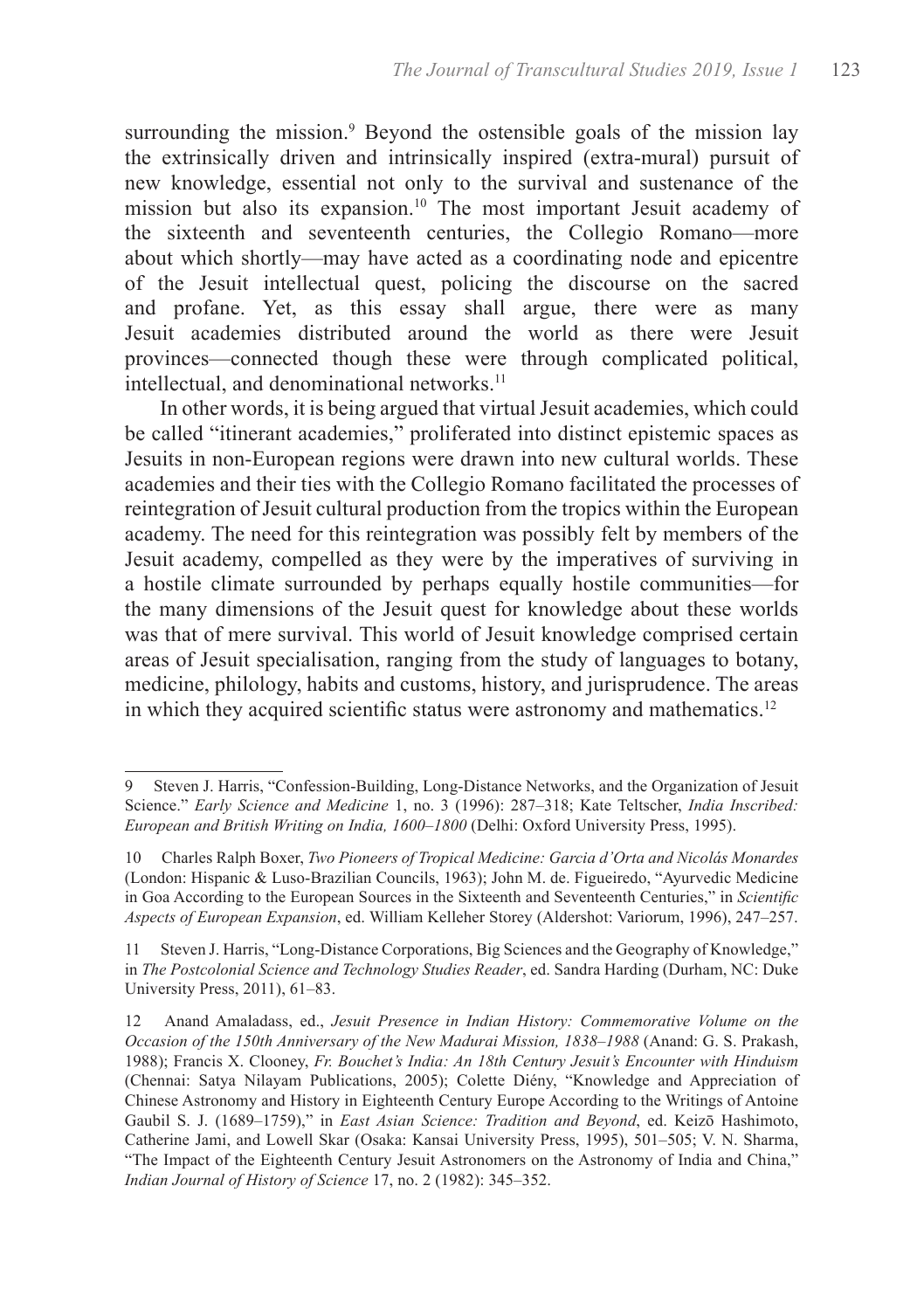In the construction of these itinerant academies, the paper does not refer to any new archival material, but draws upon the new scholarship on the Jesuit sciences and Jesuit knowledge production from the 1990s onwards. With regard to Jesuit writing on India, I draw on the research of Anand Amaladass, Joan-Pau Rubiés, Sylvia Murr, Michael Sievernich, Ines Županov, and my own writings between 1999 and 2017, all of which are grounded in primary source material. This scholarship on the Jesuits in South Asia has been deeply informed by a larger corpus of writing on Jesuits in Asia and Europe and the paper is indebted to the work of Steven Harris, Florence Hsia, Catherine Jami, and several others. These researchers are specifically mentioned because the issues raised belong to a family of nested concerns dealing with the Jesuitical production of knowledge.

A second clarification is in order, relating to the slippage between two terms: namely, "Jesuit sciences" and "Jesuit knowledge," and the history of science and the history of knowledge. The latter would take more time to clarify than the former. The world of Jesuit learning during the period concerned was capacious enough to embrace several discourses about knowledge, and Jesuit knowledge stands in for the cosmography of the Jesuits stationed abroad. Within this cosmography coexisted domains of specialist knowledge, normally studied by historians of science, such as astronomy and mathematics. The term "Jesuit knowledge" refers then to this larger envelope, wherein several orders of Jesuitical *récits* were placed extending from mathematics to astronomy and botany, the study of languages as well as ethnography and *récits* on *mœurs et coutumes*.

#### **What was the academy and what became of it?**

Feingold, in his scholarly volume on the Jesuits and the Republic of Letters, suggests that the Jesuits commenced with the "ideal of an itinerant ministry" in 1540, but two decades later reoriented their focus towards educating youth. This shift transformed it into the "greatest of all teaching orders," modelled as their schools were on a humanist program.13 The institutional setting of teaching also created interstitial spaces within the Colleges where scholarly Jesuits could concurrently pursue their writing while undertaking their teaching functions.<sup>14</sup> Thus, from Galileo to the savants of the French Enlightenment, from the Collegio Romano to the Royal College at La Fleche, the influence

<sup>13</sup> Mordechai Feingold, "Preface," in *Jesuit Science and the Republic of Letters*, ed. Mordechai Feingold (Cambridge, MA: MIT Press, 2003), vii–xi, on vii.

<sup>14</sup> Feingold, "Preface," ix.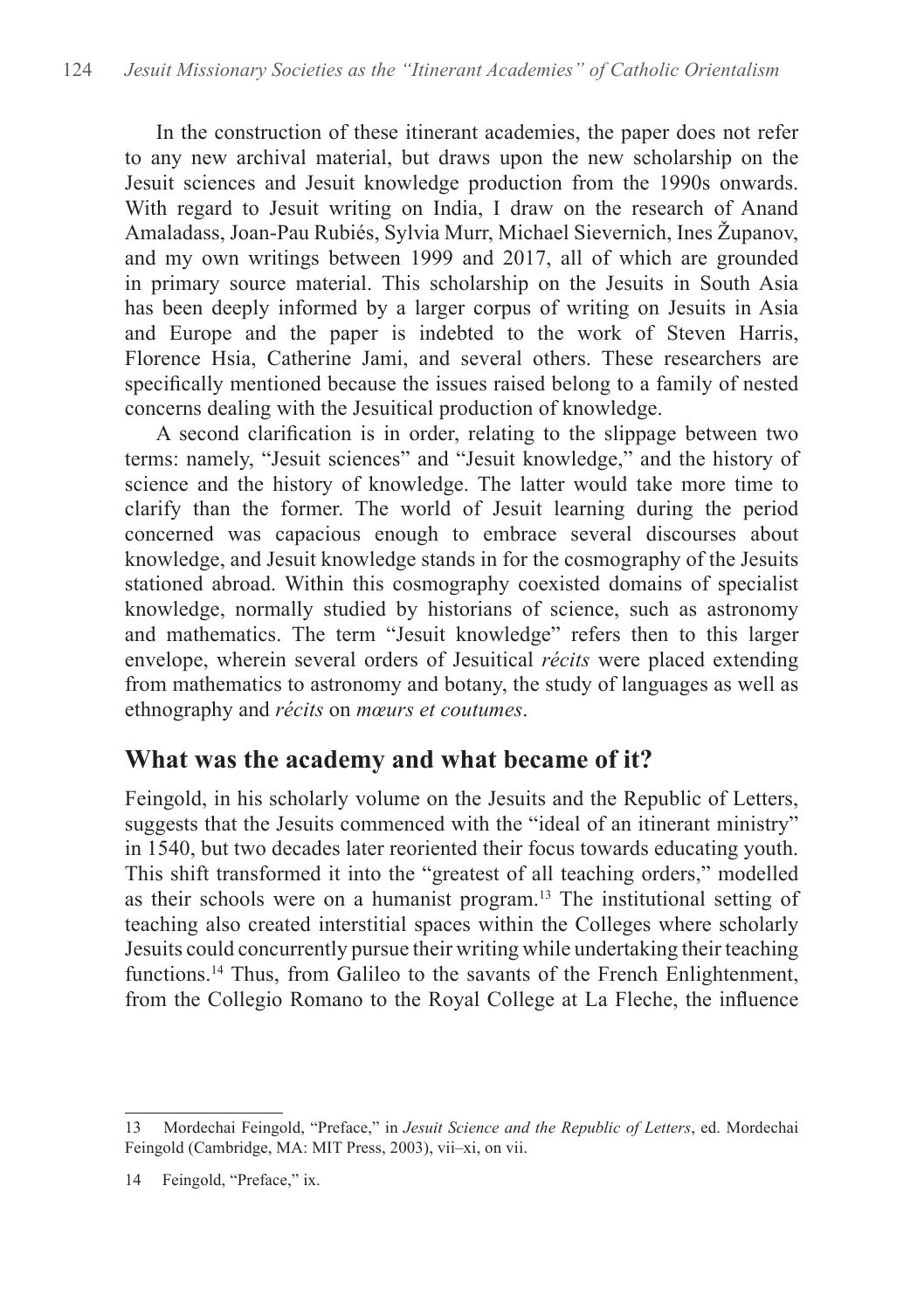of the Jesuits in the scientific revolution and after is indeed substantial.15 Among their students, from the late sixteenth century until the French revolution, were not just "practitioners of the new science," but the "learned audiences" as well as "influential patrons" of both the Jesuit order and the sciences.<sup>16</sup>

Focusing upon Jesuit cultural production during the first two hundred years of the order's existence, Feingold argues that during this period, intellectual pursuits and scholarly activities were indistinguishable from that of their contemporaneous secular savants, irrespective of their denominational identities.17 The imaginary of the Jesuit was so conflicted by negative images that it was difficult to conceive of the Jesuit as a savant contributing to the sciences of the period of the scientific revolution. But this overlooks their role in propagating a culture of empiricism and research. Evidently, like travellers, merchants, and entrepreneurs, they too were participants in the game of knowledge production, wherein they employed multiple investigative protocols.18 In his remarkable essay on the German Jesuit Joseph Tieffenthaler, who was in India in the eighteenth century, Sievernich points out that "[…] the Jesuit missionaries from the 16th and 17th centuries maintained that the knowledge of a foreign country was part of the basic presupposition of inculturation."19 Among Jesuits, Tieffenthaler's interests in the great systems of rivers was not unique.<sup>20</sup>

18 De Castelnau-L'Estoile et al., "Introduction," 5.

<sup>15</sup> Luis Caruana, "The Jesuits and the Quiet Side of the Scientific Revolution," in *The Cambridge Companion to the Jesuits*, ed. Thomas Worcester (Cambridge: Cambridge University Press, 2008), 243–260; Rivka Feldhay, *Galileo and the Church: Political Inquisition or Critical Dialogue?* (Cambridge: Cambridge University Press, 1995); James M. Lattis, *Between Copernicus and Galileo: Christoph Clavius and the Collapse of Ptolemaic Cosmology* (Chicago: The University of Chicago Press, 1994); Heilbron, *The Sun in the Church*.

<sup>16</sup> Feingold, "Preface," ix.

<sup>17</sup> Mordechai Feingold, "Jesuit: Savants," in *Jesuit Science and the Republic of Letters*, ed. Mordechai Feingold (Cambridge, MA: MIT Press, 2003), 1–45, on 2.

<sup>19</sup> Michael Sievernich, "Geographical Mapping of India in the 18th Century: The Contribution of the German Jesuit Joseph Tieffenthaler" in *Intercultural Encounter and the Jesuit Mission in South Asia*, ed. Anand Amaladass and Ines G. Županov (Asia Trading Corporation: Bangalore, 2014), 290– 320.

<sup>20</sup> Joseph Tieffenthaler was a brilliant astronomer-cartographer who travelled to Jai Singh's court but reached there after Jai Singh had passed away. He maintained a register of the latitudes and longitudes of all the places he visited. His original work on river systems was communicated by Anquetil Duperron to the Académie des Sciences. In addition, he wrote in a number of languages including Persian, Arabic, and Sanskrit, and compiled a Sanskrit–Persian dictionary. The large corpus of his work was translated into German as *Joseph Tieffenthaler, Historiche-geographische Beschreibung von Hindustan*, ed. and trans. Johann Bernoulli, 3 vols. (Berlin: Johann Bernoulli, 1785–1788); and into French as *Description Historique Et Géographique De L' Inde*, ed. and trans. Johann Bernoulli, 3 vols. (Berlin: Pierre Bourdeaux, 1786–1789); see the appendix at the end of the paper from the frontispiece from vol. 2 of the French edition.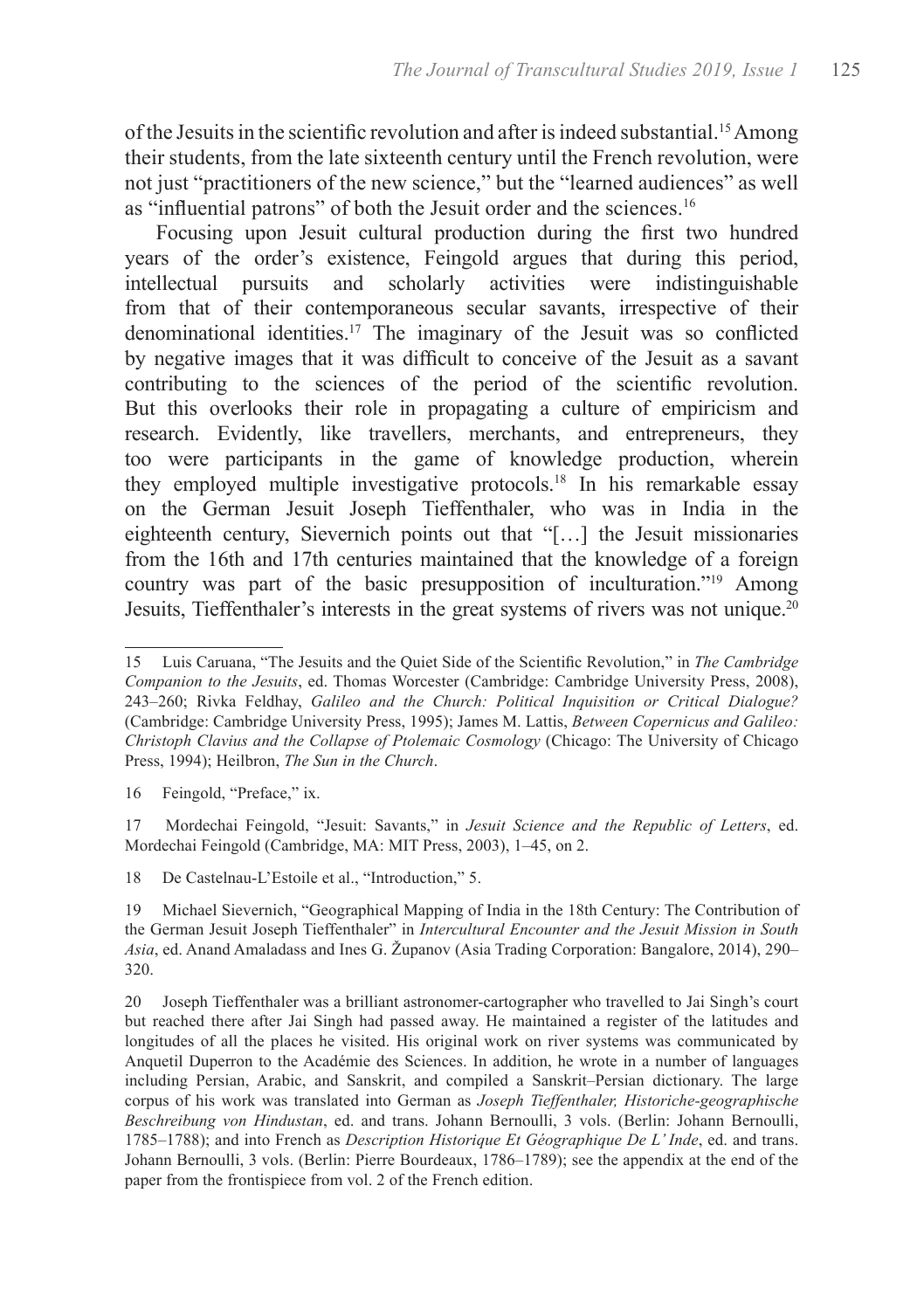The French Jesuit Jacques Marquette (1635–1675) explored the Mississippi, the German Jesuit Samuel Fritz (1654–1728) the Amazon, and so the list goes on.<sup>21</sup>

While serving as the vectors of modern science, their conservatism curtailed the possibility of pursuing revolutionary science.<sup>22</sup> Before the end of the eighteenth century, Jesuit scientific production comprised textbooks, compendia, and assorted works. Monographs and specialised treatises were rare, but nevertheless numerous given the extent of the order. Feingold feels that censorship and self-censorship account for the dearth of novel publications.23 Nevertheless, in the sixteenth and seventeenth centuries, the translation of vernacular Jesuit accounts into Latin played a very significant role in disseminating knowledge of non-European regions through the Jesuit colleges. The first dictionaries Jesuits produced in the regional languages of India provide evidence of European interests in the region.<sup>24</sup>

The biographies of several Jesuit savants suggest that their simultaneous pursuit of several fields of specialisation, including writing poetry in South Asian languages, exemplified in significant ways the renaissance imagination, though until recently they were never counted among the savants of the renaissance.<sup>25</sup> Furthermore, many of these Jesuit savants—the term Jesuit scientists being an invention of the last couple of decades—had deep collegial and collaborative ties beyond their denominational identity, thereby transgressing boundaries of nation and state.<sup>26</sup> The fact remains that these Jesuit scientists reckoned with their multiple identities, for at one level they were part of the European "Republic of Letters" as savants and natural scientists and mathematicians, while simultaneously possessing a more restricted sectarian identity. This double identity is reflected in the distribution of their publications in a variety of journals extending from the *Journal des scavans* to several other journals

<sup>21</sup> Sievernich, "Geographical Mapping of India," 195.

<sup>22</sup> Feingold, "Jesuit: Savants," 4.

<sup>23</sup> Feingold, "Jesuit: Savants," 16.

<sup>24</sup> See the essays in Amaladass, ed., *Jesuit Presence in Indian History*.

<sup>25</sup> Ines Županov, *Disputed Mission: Jesuit Experiments and Brahmanical Knowledge in Seventeenth-Century India* (New Delhi: Oxford University Press, 1999); Dhruv Raina, "A Neglected Field: The Historiographical Frames for the Jesuit Sciences in India," in *Intercultural Encounter and the Jesuit Mission in South Asia*, ed. Anand Amaladass and Ines G. Županov (Asia Trading Corporation: Bangalore, 2014), 259–289.

<sup>26</sup> Harris, "Jesuit Scientific Activity."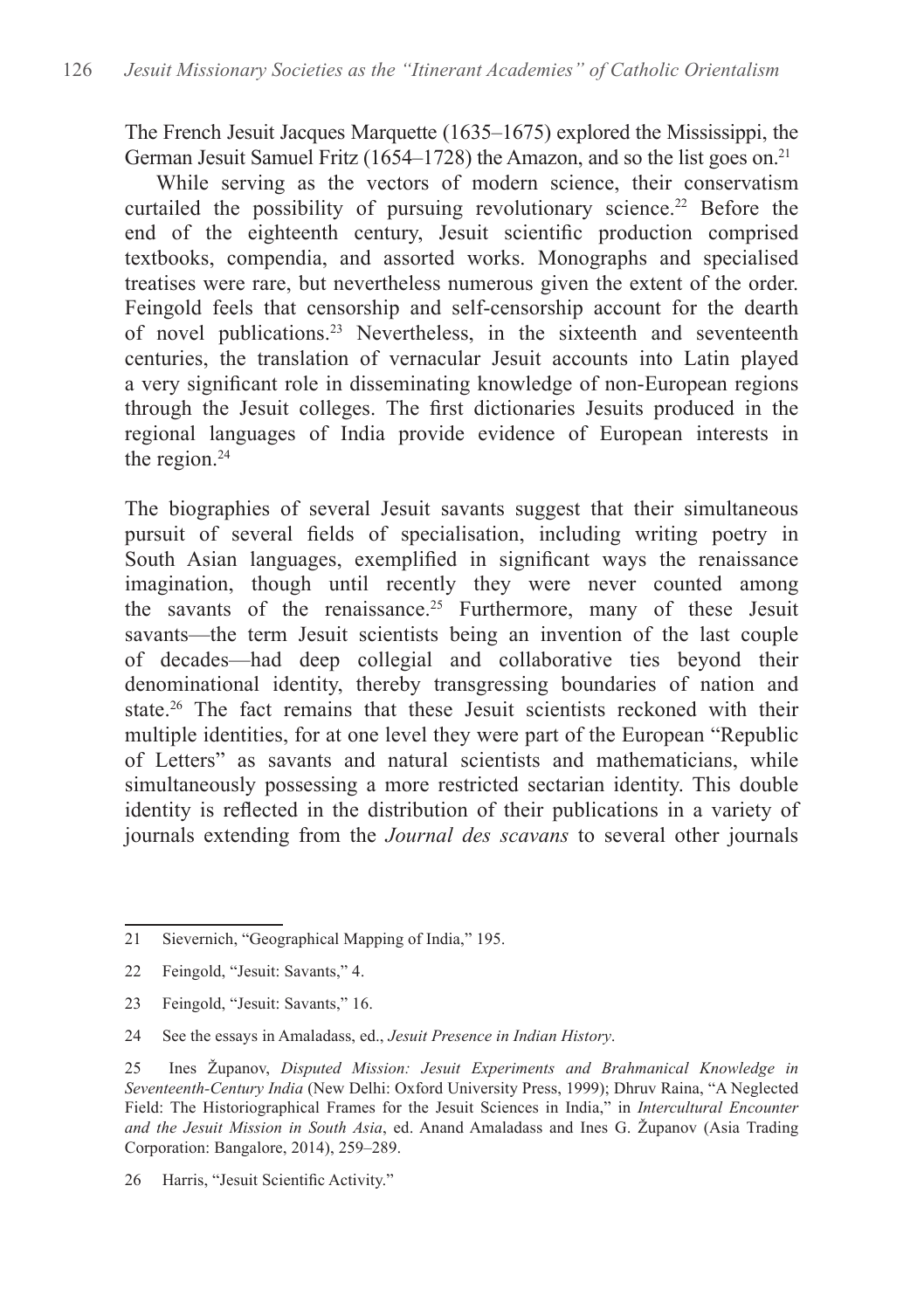of the existing academies.<sup>27</sup> But by the end of the seventeenth century, as Jesuit science became increasingly peripheral to the mainstream institutionalisation of the sciences, the members of the Society went on to found their own journal, *Mémoires pour l'Histoire des Sciences & des beaux-Arts*, later known as *Journal de Trévoux*. The articles published in the journal did not merely include Jesuit contributions, but those of their illustrious students, who comprised the leadership of the movement referred to as the French Enlightenment—including the combative Voltaire.<sup>28</sup> In other words, Jesuit participation in the Republic of Letters transcended their epistolary ties, and extended to members and non-members.<sup>29</sup>

### **The Jesuit Academy and the Republic of Letters**

The conceptual distance between the Ancient Greek Academy and the Renaissance Academy is reflected in the confusion surrounding its meaning. Though the term originally designated Plato's school, the seventeenthcentury academy emphasised "[…] the un-Aristotelian character" of the new academic groups, most of which were devoted to advanced levels of instruction. Conversely, Aristotelianism was the staple fare of university philosophical instruction, and hence the term "academy" came to connote "various cultural sites outside those institutions" where Aristotelian ideas were neither discussed, entertained, nor subscribed with any conviction. In other words, the Academy was a "scholastic institution of higher level or a specialized nature."<sup>30</sup> In other words, the meaning of the term came to stabilise as it came to designate an institution that specialised around a world of learning that went beyond existing programmes of instruction.<sup>31</sup> These academies possessed some recipe for extending durability. Bernal saw the Academy as the progenitor of the modern university and

<sup>27</sup> Robert R. Palmer, "The French Jesuits in the Age of Enlightenment," *The American Historical Review* 45, no. 1 (1939): 44–58; Dhruv Raina, "'Becoming All things to All': French Jesuit Scientists and the Construction of the Antiquity of the Sciences of India," *L' Inde des Lumières: Discours, histoire, savoirs, Collection Purusārtha* 31 (2013): 335–358.

<sup>28</sup> Palmer, "The French Jesuits in the Age of Enlightenment."

<sup>29</sup> Feingold, "Jesuit: Savants," 24.

<sup>30</sup> Ugo Baldini, "The Academy of Mathematics of the Collegio Romano from 1553 to 1612," in *Jesuit Science and the Republic of Letters*, ed. Mordechai Feingold (Cambridge, MA: MIT Press, 2003), 47–98, on 49.

<sup>31</sup> Baldini, "The Academy of Mathematics," 49. However, Aristotle too expounded his ideas to select pupils at the Academy and it preserved these ideas though it did not improvise upon Plato's ideas. This Academy survived for almost a thousand years and was shut down by Justinian in 525 CE, see John Desmond Bernal, *Science in History, Volume 1: The Emergence of Science*, revised edition (Harmondsworth: Penguin, 1969 [1954]), 197.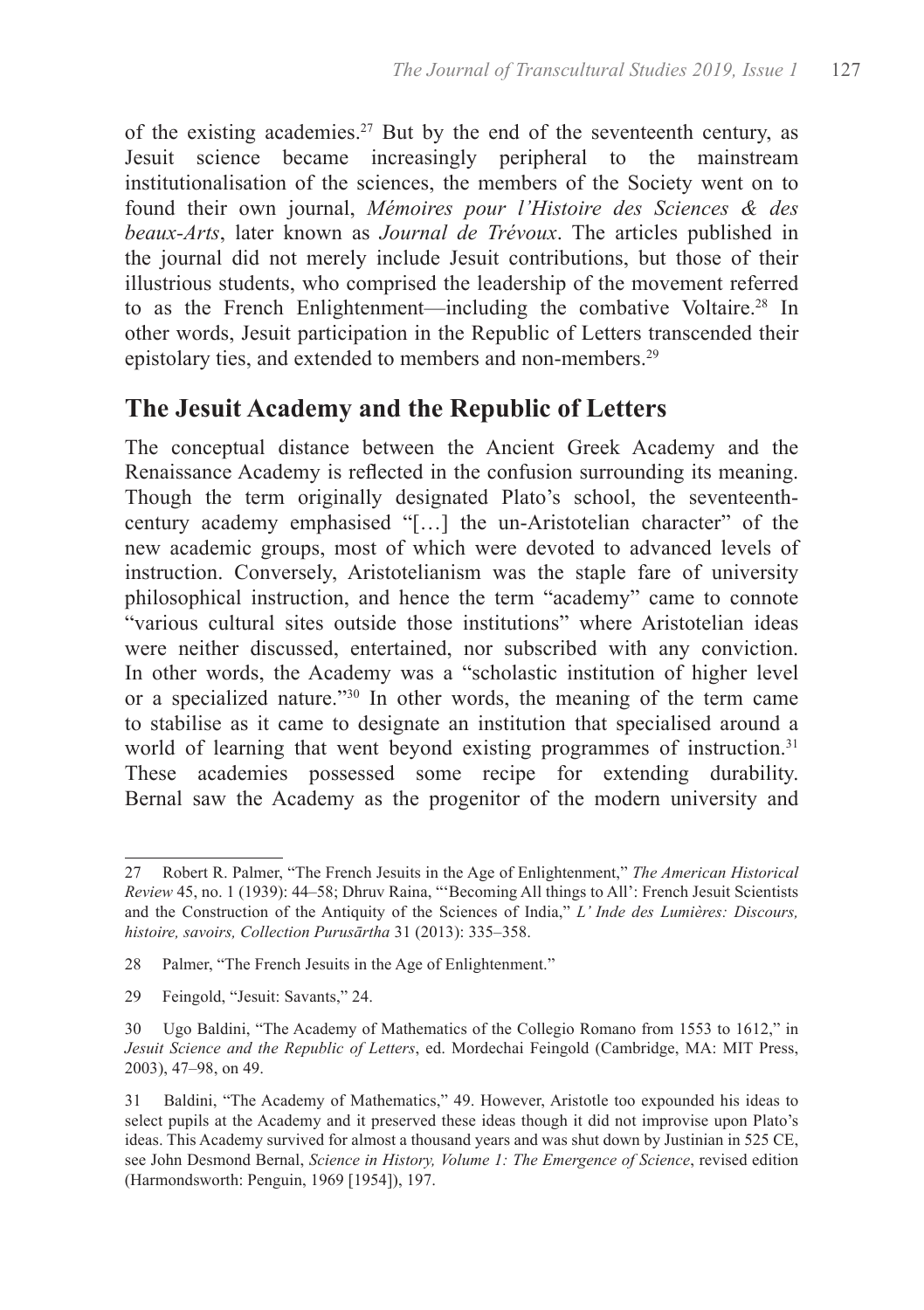scientific society.<sup>32</sup> For one it was academic inasmuch as it dealt with pure knowledge comprising mathematics, astronomy, and music through an engagement with texts rather than the study of nature. Further, truth, beauty, and goodness were virtues worth pursuing for their own sake.

Ugo Baldini and Paula Findlen have chronicled the success of the Collegio Romano as a teaching and research institution. Information and trained personnel fanned out from the Collegio to the distant outposts of the Jesuit world.33 But both this work and Feingold's edited volume are primarily concerned with the European provenance of the Jesuit sciences and their associated research activity. This paper is more concerned with what could be called the *itinerant academy of Jesuit Oriental and scientific learning*.

Why do we need the notion of an itinerant academy? The point is to construct an object of study of what Barreto Xavier has labelled "les lieux les moins visibles" (the places less visible) and to foreground them on the historiographic scene.<sup>34</sup> Her own concern was to "visibilise" (forgive the neologism) the virtual and real libraries of the Franciscans in seventeenth-century India. The Franciscan order was infested with discursive controversies and the circulation of their books throws light upon the intellectual genealogies that shaped their teaching practices. While it is possible to historically reconstruct the sequence of events that led to the dispersal and loss of major collections of Franciscan libraries, what remains of them is scattered across several private and public collections across the world. Consequently, any study of the Franciscan library requires creative engagement.<sup>35</sup> It could well be supposed that, since the Jesuits were outside the networks of institutionalised science from the end of the seventeenth century, their own publications were dispersed across a range of journals and reports, and hence any reconstruction of their scholarly activities and production would be difficult to locate within the framework of the learned societies of science. Furthermore, their scholarly production was distributed across a still nascent spectrum of emergent disciplines that

<sup>32</sup> Bernal, *Science in History, Volume 1*, 197.

<sup>33</sup> Paula Findlen, "Scientific Spectacle in Baroque Rome: Athanasius Kircher and the Roman College Mission," in *Jesuit Science and the Republic of Letters*, ed. Mordechai Feingold (Cambridge, MA: MIT Press, 2003), 225–284.

<sup>34</sup> Ângela Barreto Xavier, "Les bibliothèques virtuelles et réelles des franciscains en Inde au XVIIe siècle," in *Missions, D'Évangélisations et Circulation des Savoir XVIe – XVIIe Siècle*, ed. Charlotte De Castelnau-L'Estoile, Marie-Luce Copete, Aliocha Maldavsky, and Ines G. Županov (Casa De Velasquez, Madrid, 2011) 151–169, on 152.

<sup>35</sup> Baretto Xavier, "Les bibliothèques virtuelles et réelles," 152.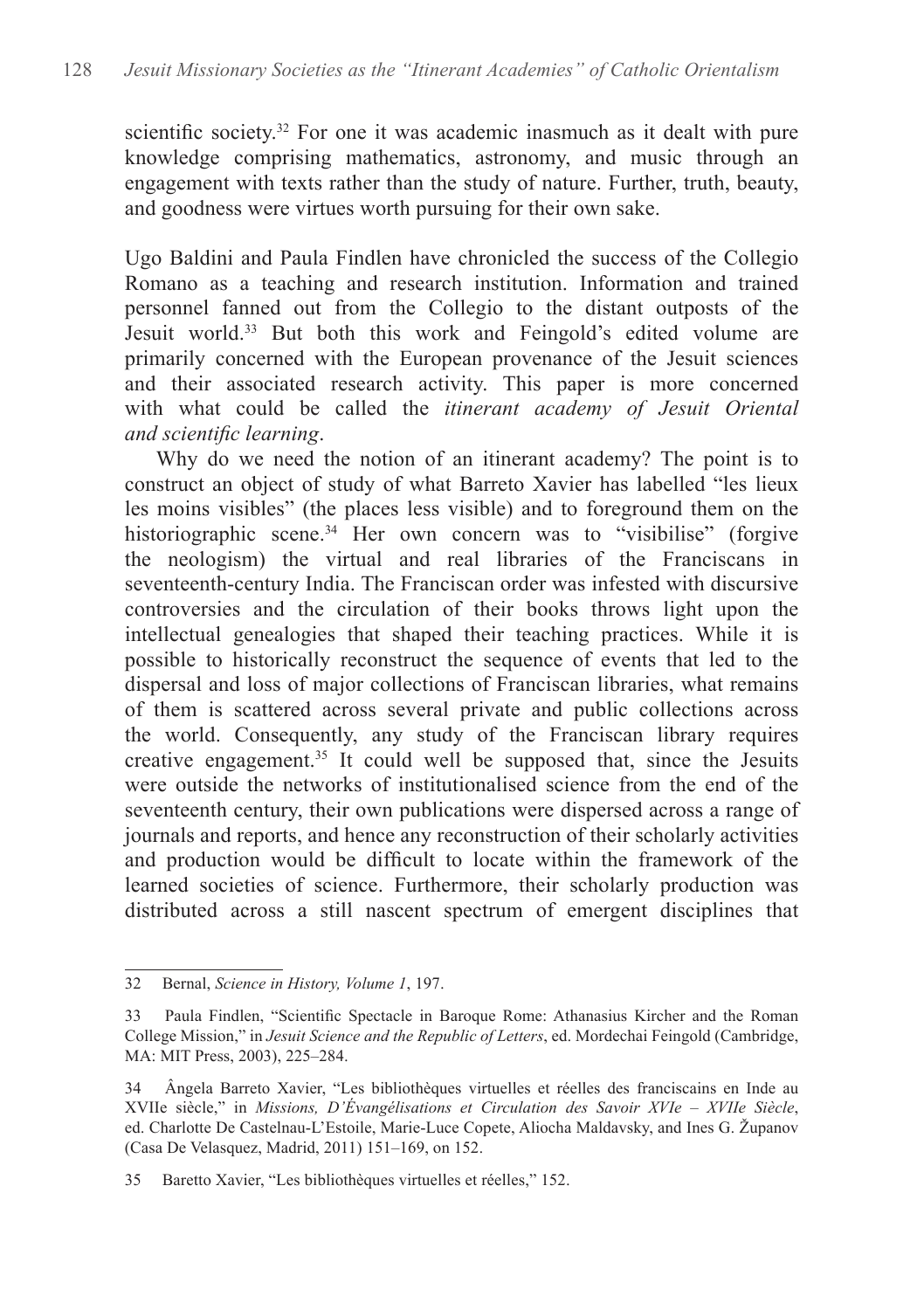did not fall within the purview of the more stable learned societies. Thirdly, the network of Jesuit scholarship was transnational in scale and could not be encompassed within seventeenth- and eighteenth-century scientific societies situated within several urban centres in Europe. The idea of an itinerant academy may help us capture this corpus of scholarly production, the canvas of which extended over what we would call the natural sciences and social sciences today, within the seventeenth- and eighteenth-century worlds of Jesuit learning.

The early Jesuit institutions came to be diversely referred to as the collegio, the mission, the seminary, the order. But the term "academy" in the seventeenth century—the century of the new academies—appears with reference to *The Academy of Mathematics of the Collegio Romano*—a Jesuit college. Speaking of the Academy of Mathematics of the Collegio Romano, rather than focusing upon the scientific activities pursued at the Academy, one of the predominant questions that has occupied historians of science concerns the influence of the professors and teachers of the Academy on Galileo.<sup>36</sup> The Jesuit system of instruction was an academic one from the very beginning. But the research functions that were routinised within the Academy of Mathematics clearly transgressed the limitations of collegiate teaching. With Christopher Clavius's presence, the Academy not only contributed to, but found a place in the history of mathematical disciplines and of scientific institutions. As a result it became an active participant in the evolution of the educational system.<sup>37</sup> However, the academy began to lose some of its vitality after Clavius's death, though this was a slow process that began unfolding during the term of Clavius's associate Greenberger. This trend was reversed sixty years later when Oragzio Borgondio, Boscovich's teacher, was appointed professor of mathematics.38

The direction of the argument has thus far been influenced by Burke's approach to the social history of knowledge that combines a Veblenian sociology of innovation with Bourdieu's sociology of cultural production.39 At another level, the account is also framed by assuming

<sup>36</sup> Baldini, "The Academy of Mathematics," 47–48.

<sup>37</sup> Baldini, "The Academy of Mathematics," 50.

<sup>38</sup> Baldini, "The Academy of Mathematics," 53.

<sup>39</sup> Peter Burke, *A Social History of Knowledge: From Gutenberg to Diderot* (Cambridge: Polity Press, 2000), 2–3; see Thorstein Veblen, "The Place of Science in Modern Civilization," *The American Journal of Sociology* 11, no. 5 (March 1906): 585–809; Thorstein Veblen "The Intellectual Pre-eminence of Jews in Modern Europe," *Political Science Quarterly*, 34, no. 1 (March 1919): 33– 42; see also Pierre Bourdieu, *Homo Academicus*, trans. Peter Collier (Cambridge: Polity Press, 1988 [1984]).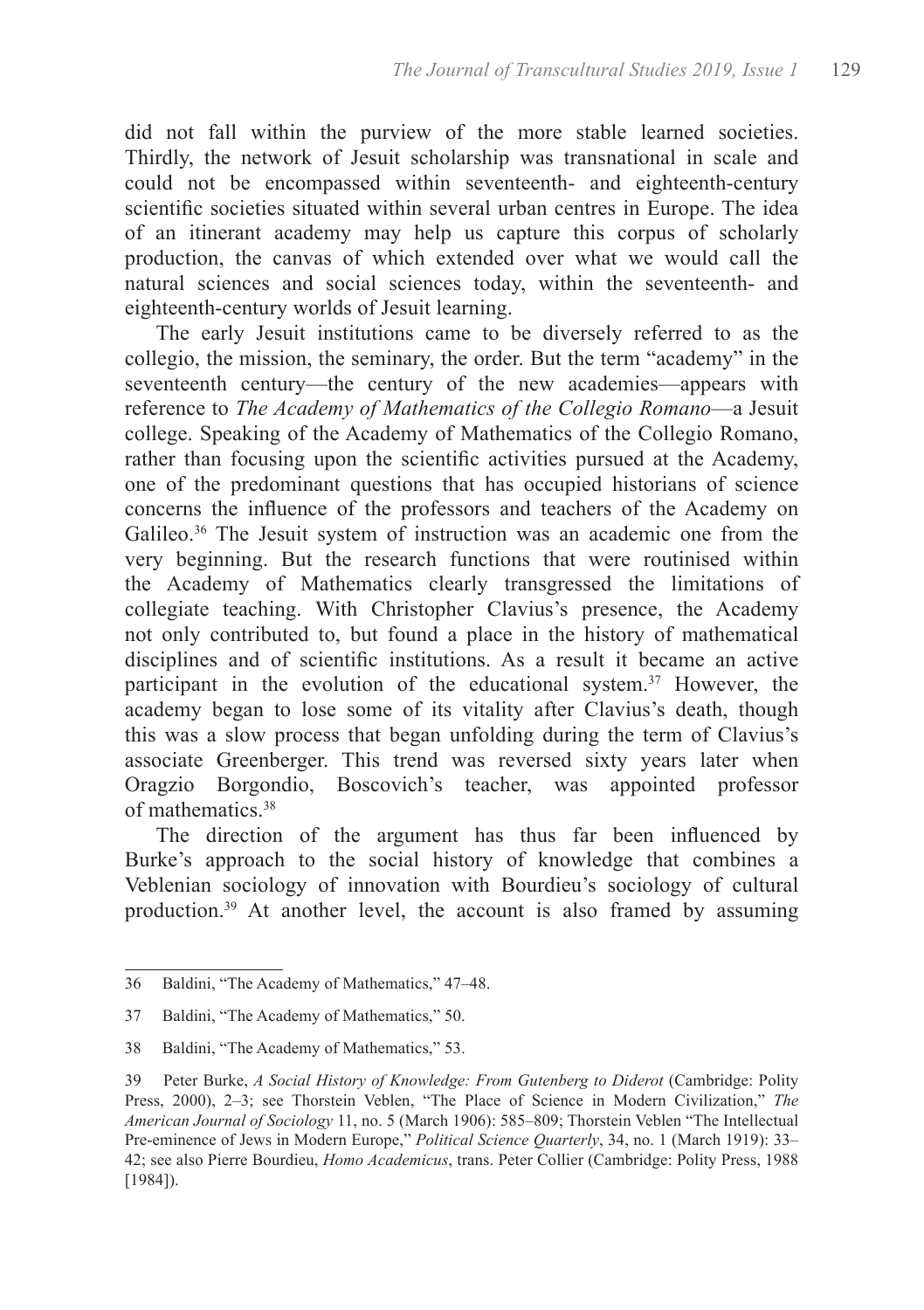linkages between the micro- and the macro-level geographies of knowledge. There are the universities and academies located in the different metropolises of knowledge, as well as in smaller towns with local colleges, monasteries, universities and seminaries. In any case, secular intellectuals, clerisy, or clergymen were all attached to some kind of institution that would include one of those just listed. Three factors more or less explain the creation of the academy. The first was a purely internal compulsion, which was to produce a cadre of technical specialists for the maintenance and expansion of the Jesuit order. Once that process commenced, external pressures began to build up associated with producing a pedagogical corps that would ensure the sustenance of the colleges that were mushrooming all over Europe and elsewhere. In addition, this also meant recruiting and training ample numbers of qualified missionaries with scientific and other expertise to satisfy and maintain missions in remote places where they could not draw upon the technical expertise available in Europe.<sup>40</sup> As a result, the academy and Jesuit institutions found it imperative to closely couple pedagogic and research functions. This combination within the institutional coordinates of the academy, however limited, enabled the more-or-less global diffusion of specialists. In that sense, as Baldini points out, it was a rather unique institution in the scientific history of Europe in the first half of the seventeenth century.<sup>41</sup>

The uncertainty or lack of attention paid to these institutions probably arose from the legitimate misgiving that, within the missionary world, the impulse to innovate may have been restrained, while the resistance to innovation may have been subtly overcome.<sup>42</sup> In that sense, detailed histories of the Jesuit world of learning would provide some interesting insights into how this tension was negotiated. Within teaching environments, in Jesuit seminaries and colleges, the impulse would not have been to innovate, but to transmit the received versions of Aristotle and Aquinas.<sup>43</sup>

As noted above, the academy of the late sixteenth and seventeenth centuries was not an academy in the Aristotelian sense, but took a new form that was closer to the symposium rather than the modern seminar. As Burke writes: "More formal and longer lasting than a circle […] less formal than a university faculty, the Academy was an ideal form in which to explore innovation." Groups of scholars, who began on a voluntary basis to congregate around these academies, transformed them into institutions

<sup>40</sup> Baldini, "The Academy of Mathematics," 54.

<sup>41</sup> Baldini, "The Academy of Mathematics," 54.

<sup>42</sup> Caruana, "The Jesuits and the Quiet Side of the Scientific Revolution," 256.

<sup>43</sup> O'Malley, "How the First Jesuits became involved in Education," 59–60.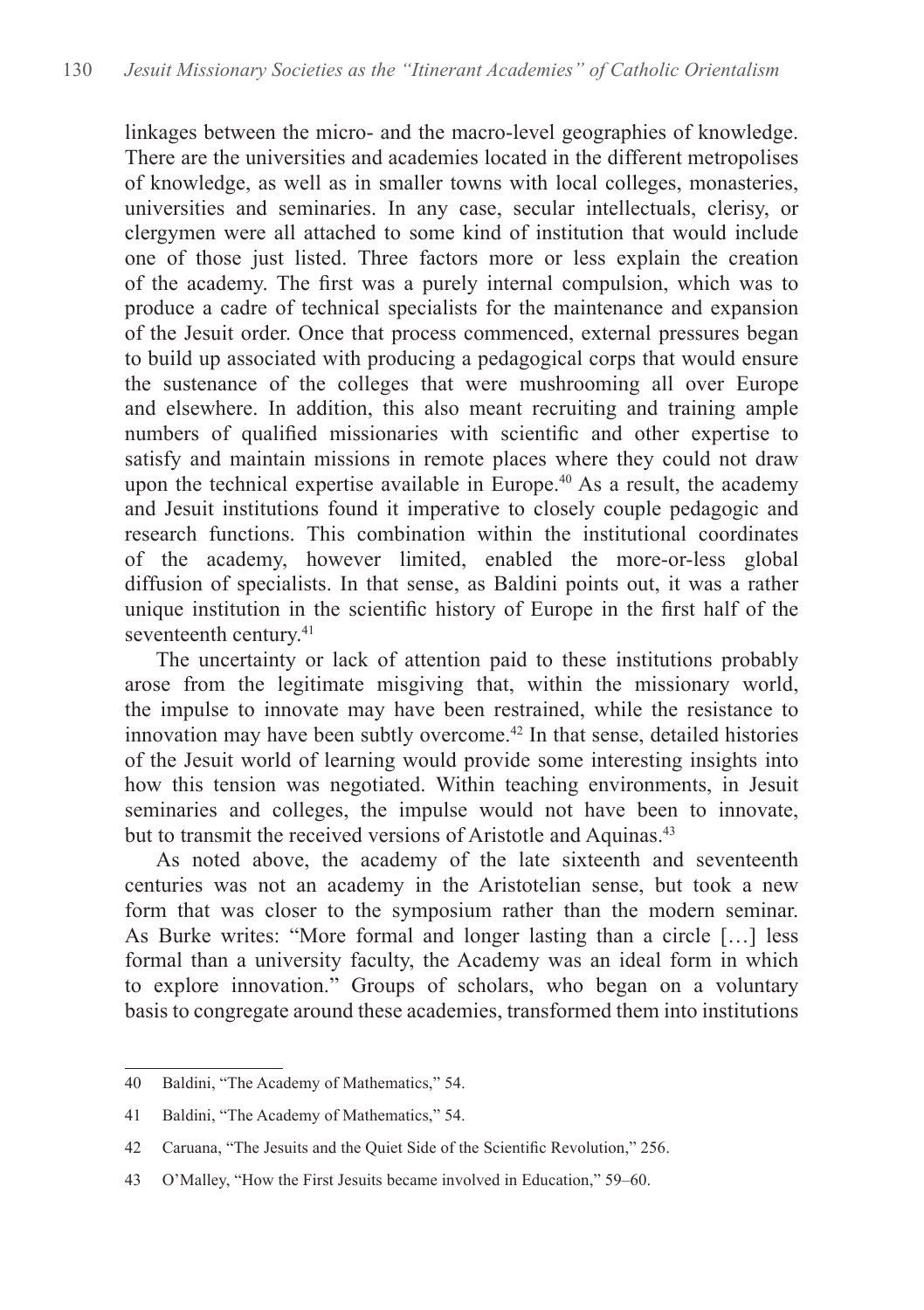with a fixed membership, statutes, and schedules for their regular meetings and soirees.<sup>44</sup> More recently, Dixhoorn and Sutch have emphasised the importance of several vernacular literary cultures distributed across urbanised regions and centres in the Latin world of learning from the fourteenth through the seventeenth centuries. However, research interest seems to have focused largely upon the "Italian paradigm" and the intellectual sociablities of Renaissance Italy.<sup>45</sup> As we move from the classical Renaissance to the scientific Renaissance, a new generation of academies can be seen to emerge, resembling in many ways the humanist academies, but now reorienting their focuses to the study of nature. In order to become a member of this new Republic of Letters there arose the need to define "one's literary activities and aspirations with references to the Liberal Arts (*artes liberales*), the higher levels of true (theoretical) Learning and Knowledge (*sciensa, scienza, scientie, Wissenschaft, wetenschap*), and to the *bonae litterae* and *belle lettere* (the Arts and all classical fields of Learning combined)."46

Thus, the traditional imaginary associated with the Jesuits in science was first challenged following the interrogation of the idea of the scientific revolution with a capital S and R.<sup>47</sup> In the recognition of the failings of the Whig history of the scientific revolution, scholars unpacked the complexity of the early modern world and the positive role Catholic intellectuals played in the evolution of modern science.<sup>48</sup>

Historians of science recognise three phases in the history of the scientific revolution. The first phase is that of the Renaissance (1440–1540). The second is that of science during the first bourgeois revolution (1540–1650). And the third is that of modern science coming of age  $(1650-1690)^{49}$  It is during the third period that the scientific societies begin to emerge: typically, the French and the British academies of sciences. The objectives of these

46 Dixhoorn and Sutch, "Introduction," 13.

48 William Ashworth writes: "There was one order, however, that stands out from all the other orders as the scientific order without rival in seventeenth-century Catholicism, and that of course is the Society of Jesus," quoted in Rabin, "Early Modern Jesuit Science," 91; see also John L. Heilbron, *Electricity in the 17th and 18th Centuries: A Study of Early Modern Physics*, (Berkeley: University of California Press, 1979).

<sup>44</sup> Peter Burke, *A Social History of Knowledge*, 36.

<sup>45</sup> Arjan van Dixhoorn and Susie Speakman Sutch, "Introduction," in *The Reach of the Republic of Letters: Literary and Learned Societies in Late Medieval Europe, Vol. 1*, ed. Arjan van Dixhoorn and Susie Speakman Sutch (Leiden: Brill, 2008), 1–16, on 1–4.

<sup>47</sup> Rabin, "Early Modern Jesuit Science," 90; for a recent review of the historiography of the scientific revolution see David Wootton, *The Invention of Science: A New History of the Scientific Revolution* (New York: Harper Collins, 2015).

<sup>49</sup> John Desmond Bernal, *Science in History, Volume 2: The Scientific and Industrial Revolutions*, revised edition (Harmondsworth: Penguin, 1969 [1954]), 379–497.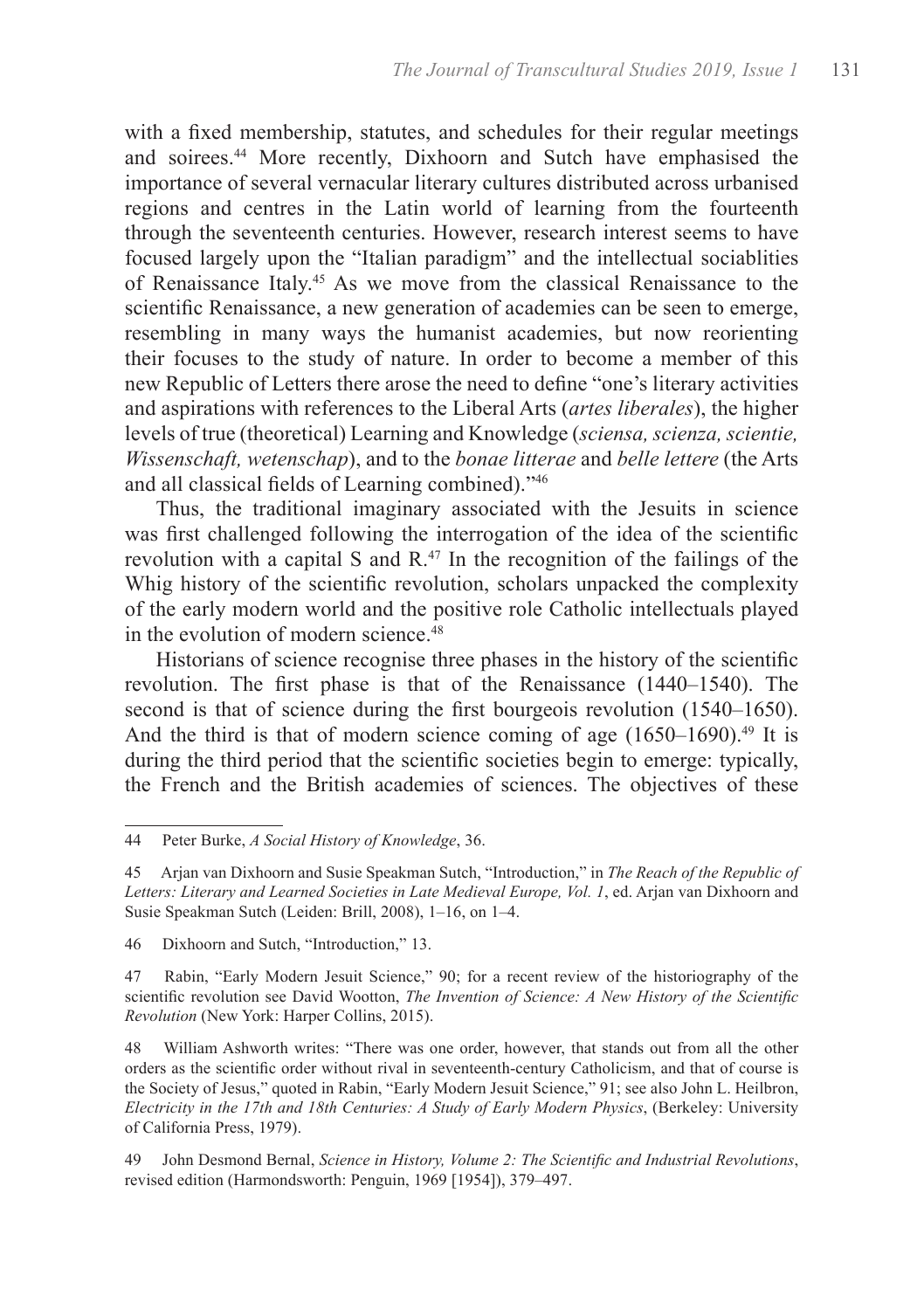societies were to focus upon "the central technical problems of the time," which included pumping, hydraulics, gunnery, and navigation—all this while apparently distancing themselves from philosophical discussion. Gradually, the scientific societies became the emblems of the recognition of science in the public sphere. The idea had precedents in the Lyceum and the Museum of Macedonia and the Muslim and Christian institutions of higher learning.<sup>50</sup> However, by the seventeenth century there arose the recognition that something different was required—partially triggered by the ideas of Bacon. John Amos Comenius (1592–1670) conceived of a Philosophic College to impart knowledge about the new experimental philosophy. The Accademia dei Lincei at Rome (1600–1630) and the Accademia del Cimento at Florence (1651–67) were the earliest of the scientific societies. These societies commenced in informal gatherings of friends such as Robert Boyle, William Petty, and Christopher Wren bonding around a central intellectual concern.<sup>51</sup> The historian Thomas Sprat, in his history of the Royal Society of London, writes that: "their first purpose was no more than only the satisfaction of breathing the new air, and of conversing in quiet with one another, without being engaged in the passions, and madness of that dismal Age."<sup>52</sup>

The point worth noting is that, during the scientific Renaissance, there was a surge of institutional innovations beyond the spheres of the university and academy that hosted the activity of the production of the new knowledge. This entailed the funding and managing of large projects in institutions founded for the purpose, such as the Royal Observatory or the Paris Observatory.<sup>53</sup> Beyond the domain of natural philosophy, the Royal Society urged its members out on expeditions to study the habits and customs of the peoples inhabiting regions they visited, in addition to studying flora and fauna. But it was the eighteenth century that has been considered the Age of the Academy, this time supported by rulers who paid regular salaries to savants to conduct their investigations. This meant that they had responsibilities and careers outside their teaching commitments within the university system.<sup>54</sup> Of the large number of societies in the eighteenth century, about seventy of them were concerned with natural philosophy. The academies were modelled quite diversely; while the Royal Society,

<sup>50</sup> Bernal, *Science in History, Volume 2*, 450.

<sup>51</sup> Bernal, *Science in History, Volume 2*, 457.

<sup>52</sup> Bernal, *Science in History, Volume 2*, 453.

<sup>53</sup> Elizabeth Connor, "The Cassini Family and the Paris Observatory," *Leaflets of the Astronomical Society of the Pacific* 218 (1947): 146–153.

<sup>54</sup> Burke, *A Social History of Knowledge*, 43–46.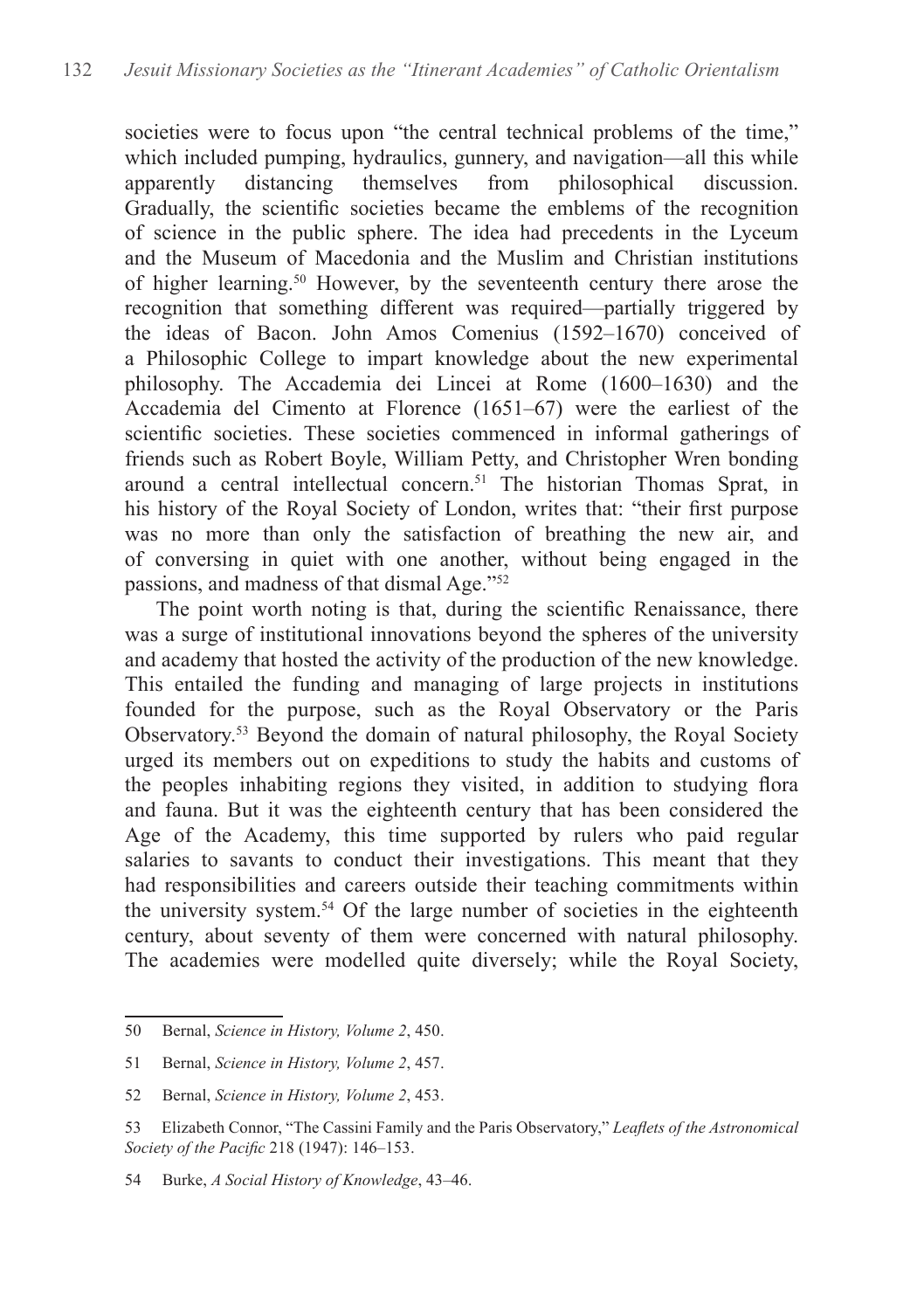London was founded on voluntarist lines, the Parisian Academy was state supported.<sup>55</sup> During the Industrial Revolution in England, voluntarist associations, such as the literary and philosophical societies, played a central role in the dissemination of ideas about mechanics.<sup>56</sup>

### **Catholic Orientalism and the world of Jesuit knowledge**

If, for a moment, we would shift our focus on the history of science and knowledge, we would recognise that the history of missions has revolved around the poles of apologetics and missionary accomplishment. The historiographic renewal among scholars studying the world of Jesuit learning over the last three decades is an outcome of a resurgence of cultural and social history that has enriched the study of the world of missionary knowledge.<sup>57</sup> This shift in historiographic focus, incorporating in its fold the history of knowledge, intellectual milieus, and cultural practices, has meant that the social and cultural history of missions now addresses how the overseas missionary projects were the laboratories of modernity. The research of historians of science has in some sense provided the resources for work on the social and cultural history of the Jesuits. In 1989, a special issue of the journal *Science in Context* drew the Jesuit sciences into the intellectual history of modern Europe, based on the relationship between Catholic science and modernity.<sup>58</sup> Since then, the Jesuits have been considered important actors in an intellectual network of global dimensions, and as pointed out above, the Society of Jesus is considered a laboratory of modernity, much as under the influence of the British utilitarians, the officials of the East India Company visualised India as a grand experiment in modernity.<sup>59</sup> However, there is an important difference inasmuch as the Jesuits did not see their missionary work as a project in modernisation.

<sup>55</sup> Lewis Pyenson and Susan Sheets-Pyenson, *Savants of Nature: A History of Scientific Institutions, Enterprises and Sensibilities* (New York: W. W. Norton and Company, 1999); Burke, *A Social History of Knowledge*, 47.

<sup>56</sup> Ian Inkster, "Science and the Mechanical Institutes, 1820–1850: The Case of Sheffield," *Annals of Science* 32, no. 5 (1975): 451–474; Arnold Thackray, "Natural Knowledge in Cultural Context: The Manchester Model," *American Historical Review* 79, no. 3 (June 1974): 672–709.

<sup>57</sup> De Castelnau-L'Estoile et al., "Introduction," 2–3.

<sup>58</sup> Rivka Feldhay and Yehuda Elkana, eds., *"After Merton": Protestant and Catholic Science in Seventeenth-Century Europe,* special issue of *Science in Context* 3, no. 1 (Spring 1989).

<sup>59</sup> Zaheer Baber, *The Science of Empire: Scientific Knowledge, Civilization and Colonial Rule in India* (New York: New York State University Press, 1996); De Castelnau-L'Estoile et al., "Introduction," 4.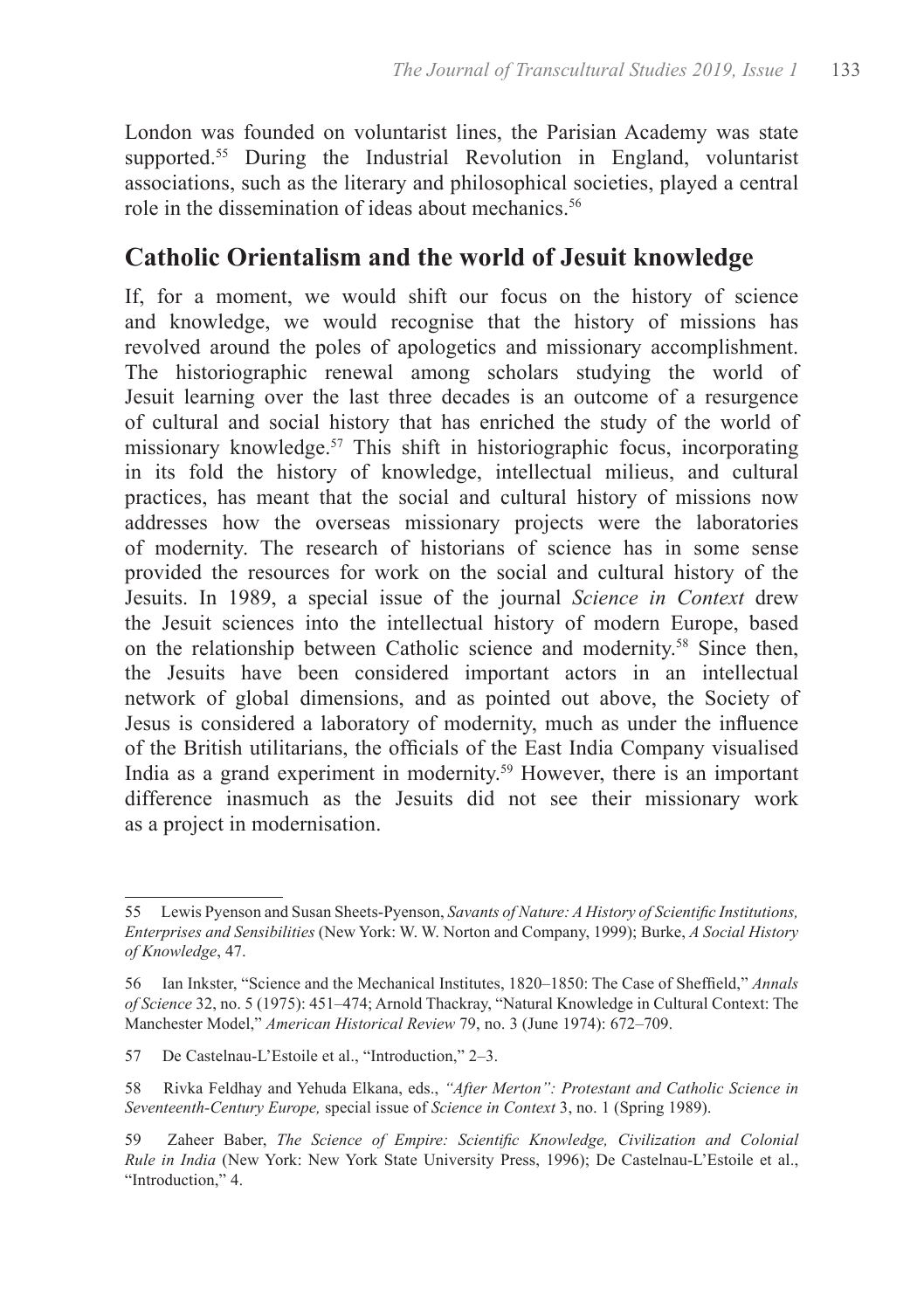In order to understand the world of Jesuit cultural production on India or the Orient, it is absolutely essential to recognise its transnational connectivities, as well as its relationship to the world of Jesuitical knowledge in Europe. In any case, whether in Europe, India, or China, the organisational bedrock for the dissemination of this knowledge was the system of Jesuit seminaries and the Jesuit colleges, which by the middle of the seventeenth century had come to have a global reach. Regulated by Jesuitical collegial ties and institutions, their publications and reports—of Gaubil in China, Duchamp and Boudier in India—circulated through these widely dispersed institutions and found one of many homes in the archives in Paris, Rome, Lisbon, etc.<sup>60</sup> The most effective textual weapon of Jesuitical propaganda was the publication *Lettres Edifiantes et Curieuses*. 61 These letters became the instrument of propaganda of the French Jesuits, now expressing themselves in a neoclassical rather than baroque rhetoric. Thirty-three volumes were published between 1707 and 1734. Rubiés notes that the title of the series was emblematic of the Jesuit strategy that combined edification with curiosity, the latter being the *oriflamme* of the Republic of Letters.<sup>62</sup>

The authority and authenticity of this knowledge mattered a great deal both to the Jesuits and their wider readership. Framed by a well-rehearsed narratology that had evolved since the days of the founder of the order, Ignatius Loyola (1491–1556), this knowledge derived its authenticity in part from the first-person narratives of the Jesuits' travels, the peoples and sights they had witnessed, and, often enough, this aesthetic of the marvellous was counterbalanced by the healthy empiricism of scientific observation.<sup>63</sup> These reports and accounts were published in scientific journals and many were republished in the letters mentioned above. In this manner, very diverse readerships in Europe were alerted to

<sup>60</sup> P. Goüye (ed.), *Observations Physiques et Mathématiques Pour Servir à l'Histoire Naturelle et à La Perfection de l'Astronomie et de La Géographie* (Paris: Imprimerie Royale, 1692); Simon de la Loubère, *Description du royaume de Siam* (Amsterdam: David Mortier, 1714 [1691]); see also Florence C. Hsia, "French Jesuits and the Mission to China: Science, Religion, History." (PhD diss.: University of Chicago, 1999); Catherine Jami, "From Louis XIV's Court to Kangxi's Court: An Institutional Analysis of the French Jesuit Mission to China (1688–1722)," in *East Asian Science: Tradition and Beyond*, ed. Keizō Hashimoto, Catherine Jami, and Lowell Skar (Osaka: Kansai University Press, 1995), 493–499.

<sup>61</sup> Society of Jesus*, Lettres Édifiantes et Curieuses: Mémoires de l'Inde. Tomes 11*–*15* (Toulouse: Noel-Etienne Sens, 1810–1811).

<sup>62</sup> Joan-Pau Rubiés, "Reassessing 'the Discovery of Hinduism': Jesuit Discourse on Gentile Idolatry and the European Republic of Letters," in *Intercultural Encounter and the Jesuit Mission in South Asia*, ed. Anand Amaladass and Ines G. Županov (Bangalore: Asia Trading Corporation, 2014), 113–154.

<sup>63</sup> Raina, "Becoming All things to All"; Županov, *Disputed Mission*, 22.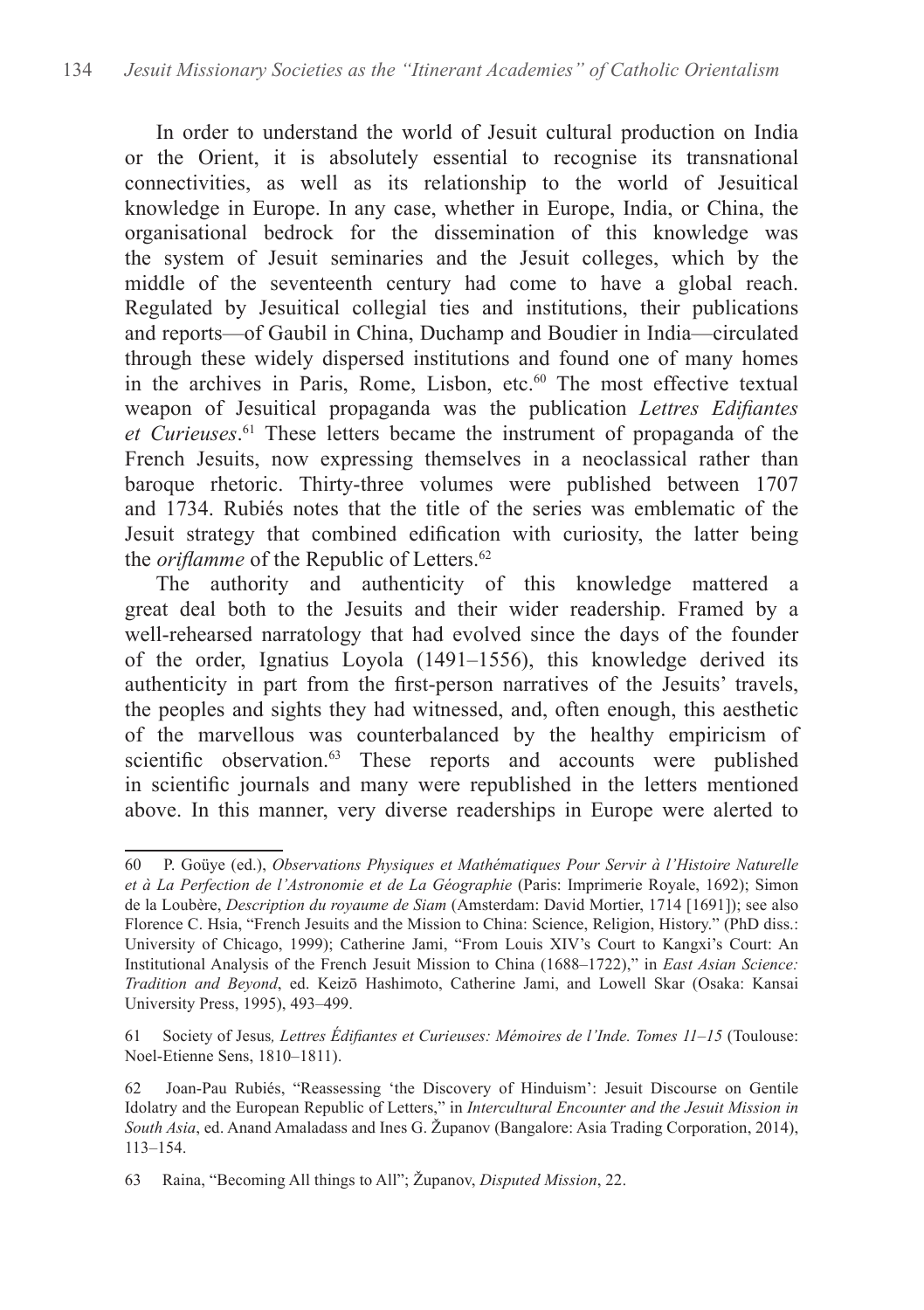the seriousness of the Jesuit project that extended well beyond the evangelical ends of the order. The knowledge produced by the Jesuit was conferred not just with authority but also labelled reliable through its publication in respected periodicals.

The knowledge arriving in Europe from India, Japan, and China through extended Jesuit networks, while considered exotic, was naturally subject to processes of domestication and stereotyping. Various literary strategies were adopted, some exaggerating the distance between the Other and the observer's culture, while on occasion the Hindu Trinity was portrayed as an image of the Christian Holy Trinity. The Jesuits certainly travelled with their Aristotelian categories, but their readership in Europe did not uncritically accept what they read. This in turn resulted in debates on the reliability of knowledge.<sup>64</sup> For example, in the third quarter of the eighteenth century, Diderot and D'Alembert were seeking knowledge of India that had not been mediated through the accounts of the Jesuits.<sup>65</sup>

The institutional and structural settings of Jesuit teaching and learning were indeed complex, principally because of the Society's ambivalence in relation to the new knowledge and to instructing its acolytes in that new knowledge. In order to do both, its members were compelled to resort to clever subterfuge since they were engaging with knowledge that ran against the grain of received knowledge.<sup>66</sup> As a result, the interpretative divide in relation to the Jesuit contribution to the development of the modern sciences, in a manner of speaking, reduces to the question whether the so-called stars of the Jesuit sciences, Clavius<sup>67</sup> and Kircher, were doing either revolutionary or normal science. In the latter case, their contributions were of an incremental nature and they played a greater role as pedagogues of the "new" sciences. These concerns cannot be separated from the related historiographic portrayal of the seventeenth-century European university as the bastion of casuistry and Aristotelianism.<sup>68</sup>

The other related question is whether the motto of the order, *ad majorem dei gloriam* (for the greater glory of God), offers itself as a lens through which to look at the Jesuit sciences, or whether, like in any other academy of the time, the pursuit of the sciences could be considered an autonomous

<sup>64</sup> Burke, *A Social History of Knowledge*, 196.

<sup>65</sup> Dhruv Raina, "Betwixt Jesuit and Enlightenment Historiography: The Context of Jean-Sylvain Bailly's History of Indian Astronomy," *Revue d'Histoire de Mathématiques* 9 (2003), 101–153.

<sup>66</sup> Feingold, "Preface," x.

<sup>67</sup> Clavius, as is well known, was public professor of mathematics while directing "advanced instruction and research at the academy of mathematics," see Baldini, "The Academy of Mathematics," 48.

<sup>68</sup> Feingold, "Jesuits: Savants," 5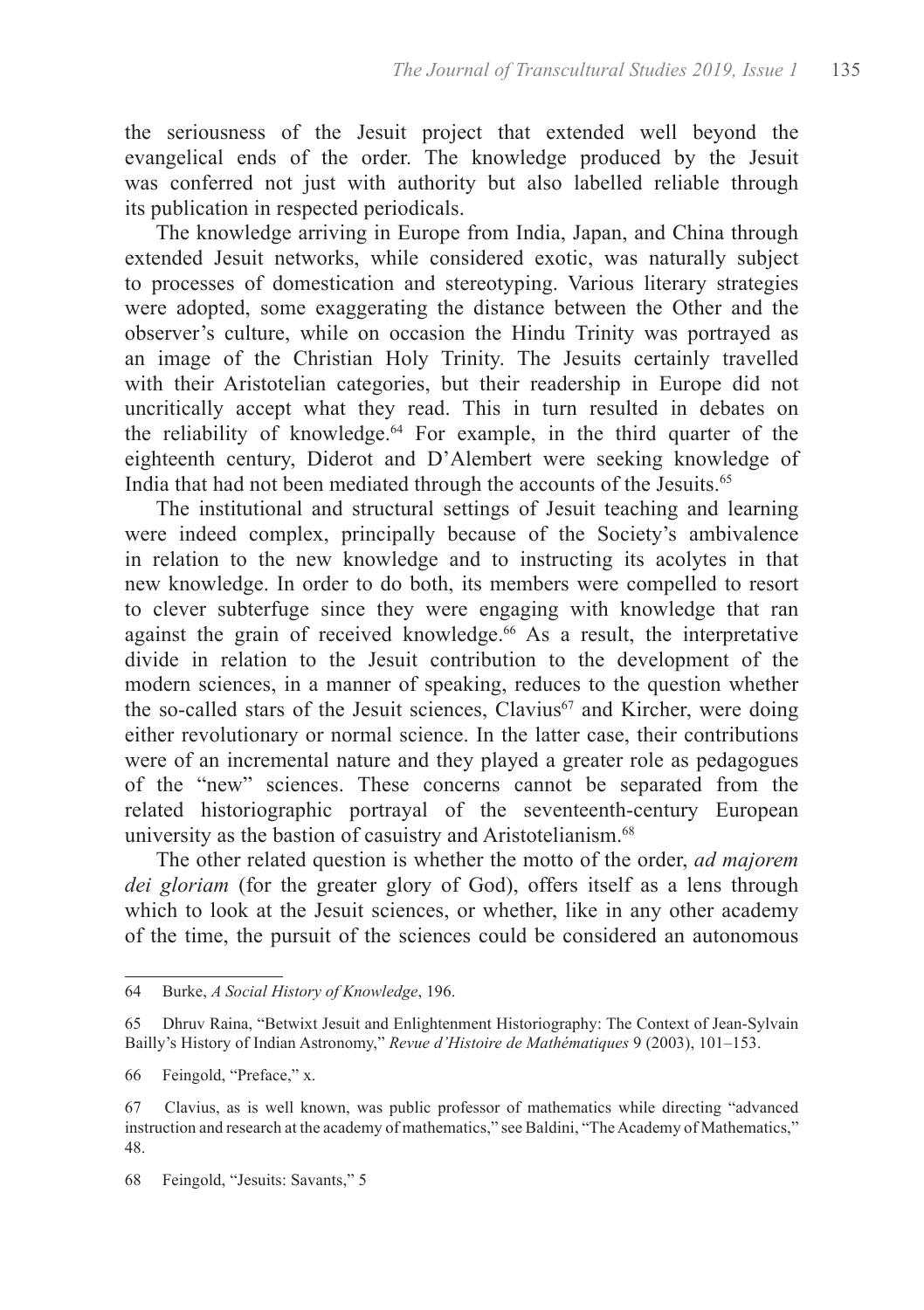cultural activity.69 Both Harris and Feingold are of the opinion that the zeal of Jesuit scientific activity and their scholarly pursuit did not correspond to the evangelical goals of the order, though some Jesuits may have evoked the latter as post-facto rationalisations of their activities.<sup>70</sup> Feingold himself inclines to the understanding that the Jesuits were trained as scholars before they were Jesuits. No matter which side of the argument one leans towards, it cannot be denied that "the powerful grip of secular learning (scientific or otherwise)" contributed to augmenting the prestige of the order and drew novitiates and students to the world of learning and sometimes towards joining the order.<sup>71</sup> Evidently, Feingold, Harris, and others are looking at some of the constants that run through the first two hundred years of Jesuit history, and it could appear, though that would be far from the truth, that the order staunchly defended Aristotle and Thomas Aquinas over the entire period.<sup>72</sup> The attitudes of the Jesuits pursuing the secular sciences, as evident from the research, began to shift from the middle of the seventeenth century, and probably earlier, and this required a great deal of scientific and theological rationalisation. Luce Giard also addresses the pedagogic and scientific activities of the Jesuits and the contribution of Christian thought to the development of modern science. In the preface to the edited volume *Les Jesuits à la renaissance*, he argues that the world of Jesuit knowledge production was organised along lines similar to a Mertonian intellectual community whose concern was scientific research while the teaching activity of the Jesuits emerged over a period of time.<sup>73</sup> However, the focus of the essays in the volume is Jesuitical knowledge in Europe, with the exception of Claude Marztloff's work on

71 Feingold, "Jesuits: Savants," 9.

73 Luce Giard, ed., *Les jésuites à la Renaissance: Système éducatif et production du savoir* (Paris: Presses Universitaires de France, 1995).

<sup>69</sup> Feingold, "Jesuits: Savants," 5

<sup>70</sup> Diderot asks in his article on the Jesuits in the *Encyclopedie* article "Jésuites": "Qu'est-ce qu'un Jésuite ? [what is a Jesuit?]," before continuing with "est-ce un prêtre séculier ? est-ce un prêtre régulier ? est-ce un laïc ? est-ce un religieux? est-ce un homme de communauté ? est-ce un moine ? c'est quelque chose de tout cela, mais ce n'est point cela [is he a secular priest? is he a regular priest? is he a layman/non-clergyman? is he a man of a community? is he a monk? he is something of all of these, but is not these]." See Jacques André Nangeon, ed., *Œuvres de Denis Diderot, publiées sur les manuscrits de l'Auteur, Tome Sixième* (Paris: Deterville, 1800), 17–38, on 22. Feingold concludes that, for Diderot, the identity of the scholar trumped Jesuit identity. See Feingold, "Jesuits: Savants," 7. See also Harris, Transposing the Merton Thesis"; Harris, "Jesuit Scientific Activity in the Overseas Missions."

<sup>72</sup> Caruana, "The Jesuits and the Quiet Side of the Scientific Revolution"; see the essays in Part 3 of John W. O'Malley, Gavin A. Barley, Steven J. Harris, and T. Frank Kennedy, eds., *The Jesuits: Cultures, Sciences, and the Arts, 1540*–*1773* (Toronto: University of Toronto Press, 2000).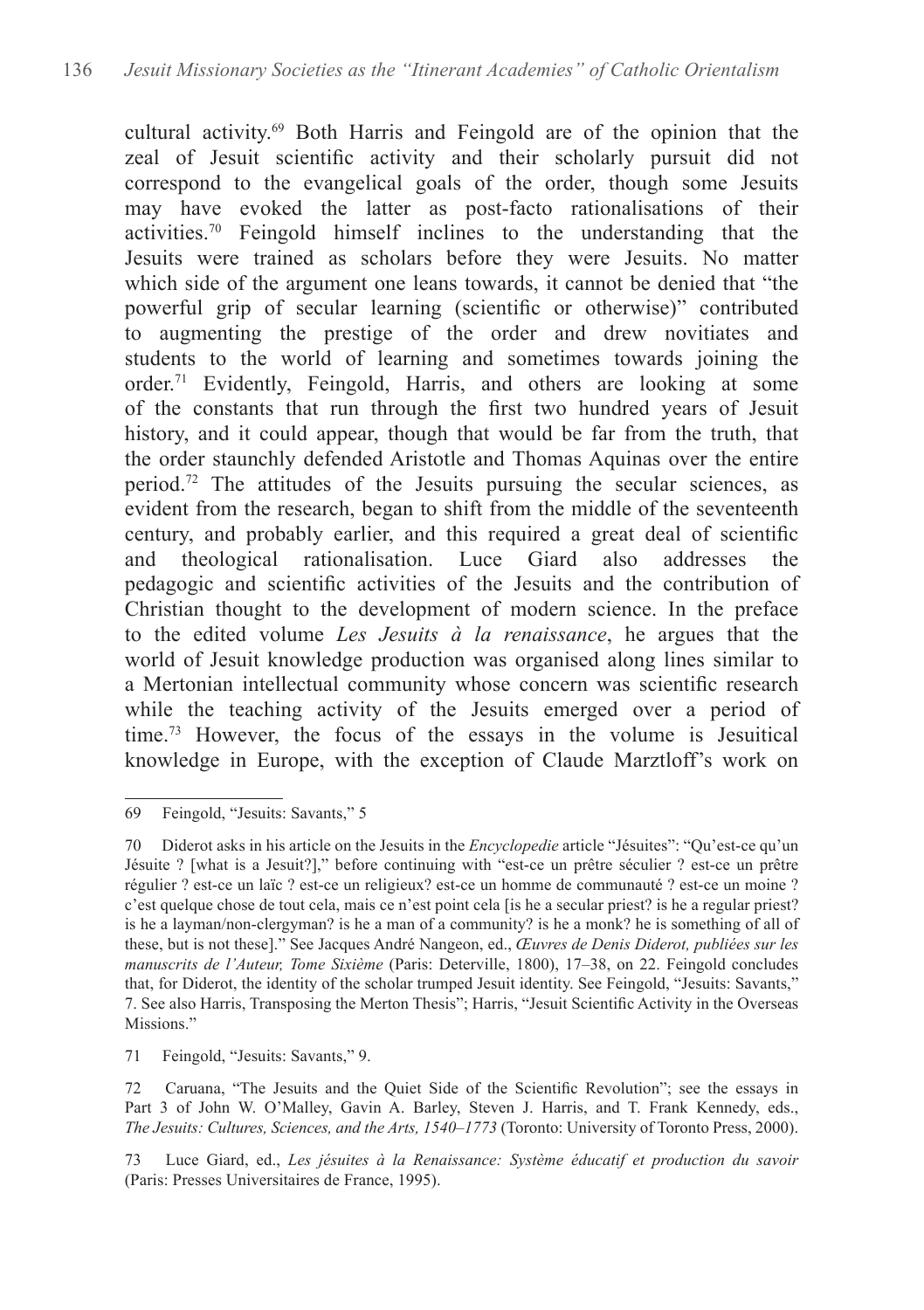the strategies adopted by Jesuits to adapt "connaissances occidentales" to the Chinese world of learning.<sup>74</sup>

The Casa da Índia in Lisbon and La Casa de Contratación in Seville had become storehouses of knowledge and information about the New World by the early sixteenth century. These institutions were supported by royalty.<sup>75</sup> The developments of the seventeenth century, and the expanding dominion of natural philosophy, also began to have an impact on Church organisations. In other words, the reconfiguration of the world of knowledge was not just oriented towards the study of nature, but orders such as the Benedictines and the Jesuits, the former inspired by the seventeenth century Maurists, now began to accord greater emphasis to collective research. The former, of course, became important actors in the world of historical learning, while the Jesuits continued with their pursuit of the sciences.<sup>76</sup>

The Collegio Romano remained an important institution through the centuries in the Jesuit imaginary and in the early seventeenth century was called upon to adjudicate on matters central to the Christian faith. However, it would be safe to suggest that, with the passage of time, the Jesuits in India, China, and elsewhere, even while tied to the umbilical cord of the Christian Church, entered into new networks of knowledge production and the social networks associated with those cultural geographies. As a result, this produced in significant measure the internationalisation of Jesuitical institutions and cultural production, and as Županov ably demonstrates, its indigenisation in regional contexts.77

# **Jesuits in India and Europe: Jesuit specialities**

The first Jesuit mission established in India was in Old Goa in the sixteenth century. The arrival of the Jesuit missions in India predates their activity in China and Japan, and they were active in the region until the suppression of the order in general in the eighteenth century but resurfaced in the early nineteenth. In the sixteenth century, there were more Jesuits

<sup>74</sup> Jean-Claude Martzloff, *Histoire des mathématiques chinoises* (Paris: Masson, 1987); Jean-Claude Martzloff, "Matteo Ricci et la science en Chine," *Études* 412 (May 2010): 639–649.

<sup>75</sup> William S. Maltby, *The Rise and Fall of the Spanish Empire* (Basingstoke: Palgrave Macmillan, 2008).

<sup>76</sup> Burke, *A Social History of Knowledge*, 43.

<sup>77</sup> Ines G. Županov, *Missionary Tropics: The Catholic Frontier in India, 16th–17th Centuries* (Ann Arbor: University of Michigan Press, 2005).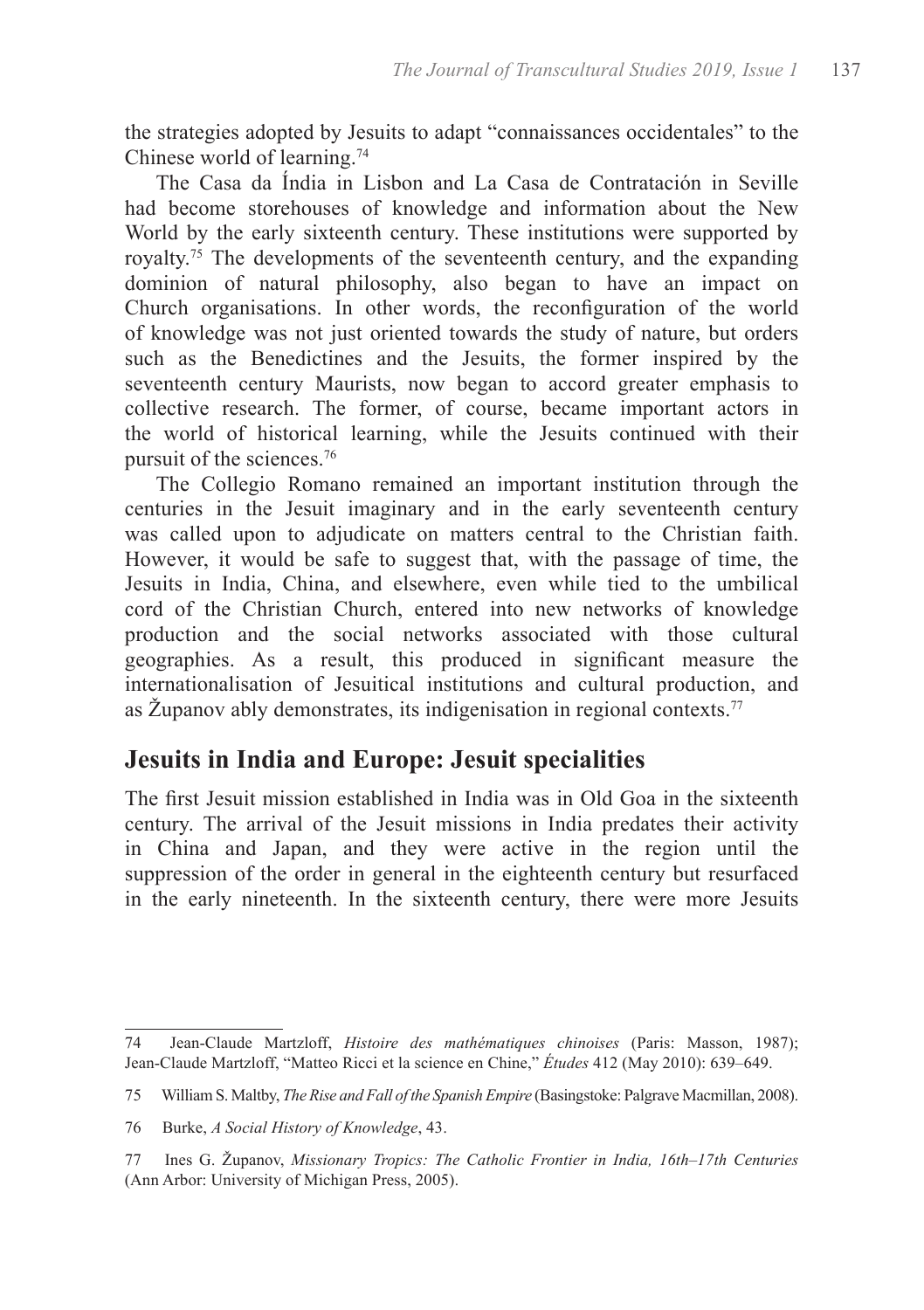in India than elsewhere in Asia.<sup>78</sup> India was considered to be of great importance within the order since the founder Ignatius Loyola sent his greatest apostle and collaborator, meaning Francis Xavier, to establish a mission that would function as a stepping board for extending the mission further east—namely into Indonesia, Japan, and China. In addition to Francis Xavier, the roll call of Jesuit scholars transiting through the Indian mission during that century included Alessandro Valignano, no great lover of India or Indians, Roberto de Nobili, the very opposite, Constanzo Beschi, and Joao de Britto.79 Before Xavier left Goa for the East he had established a network of Jesuit stations, and emerged as an exemplar for other Jesuit missionaries who moved into the Indian hinterland. Among those was Henri Henriques, who arrived in 1547, and whose literary production included a number of books in the Tamil language and script, as well as a compilation of a Tamil grammar and dictionary that was not printed but was used by other European missionaries despite never having been published.<sup>80</sup> But beyond the names of these stars from the first generation of Jesuit savants who figure in elegant hagiographies, recent scholarship has brought to light the significant contributions of lesser-known Jesuits such as Boudier and Coerdoux.<sup>81</sup>

Francis Xavier landed in India on May 6, 1542 and we can pin down the beginnings of the Jesuit educational project in India to a date in and around this year. Prior to his arrival, a number of missionaries and Portuguese colonial officials formed the Confraternity of the Holy Faith (Confraria de Santa Fé) in Old Goa to train priests. It was this confraternity that decided to build a college in Old Goa dedicated to St. Paul on January 25, 1542. The college was to undertake the intellectual and spiritual formation of priests, and to entrust the education of students to a religious order. The contenders were three: the Dominicans, Portuguese diocesan priests, and the Jesuits. This was the moment when Francis Xavier

<sup>78</sup> Ugo Baldini, "The Jesuit Mathematicians in India (1578–1650) as Possible Intermediaries between European and Indian Mathematical Traditions," in *Kerala Mathematics: History and its Possible Transmission to Europe*, ed. George Gheverghese Joseph (Delhi: B. R. Publishing Corporations, 2000). 277–306, on 278.

<sup>79</sup> John Correia-Afonso, *Jesuit letters and Indian history, 1542–1773*, 2nd ed. (Oxford: Oxford University Press, 1969); Correia-Afonso, "A History of the Society of Jesus in India," in *Jesuit Presence in Indian History: Commemorative Volume on the Occasion of the 150th Anniversary of the New Madurai Mission, 1838–1988,* ed. Anand Amaladass (Anand: G. S. Prakash, 1988), 1–15, on 5.

<sup>80</sup> Stuart Blackburn, "Early Books and New Literary Practices, 1556–1800," in *The History of the Book in South Asia*, ed. Francesca Orsini (Abingdon: Ashgate, 2011), 105–158, on 111.

<sup>81</sup> Sylvia Murr, *L'indologie du Père Cœurdoux: stratégies, apologétique et scientificité* (Paris: École Française d'Extrême-Orient, 1987); Clooney, *Fr. Bouchet's India*.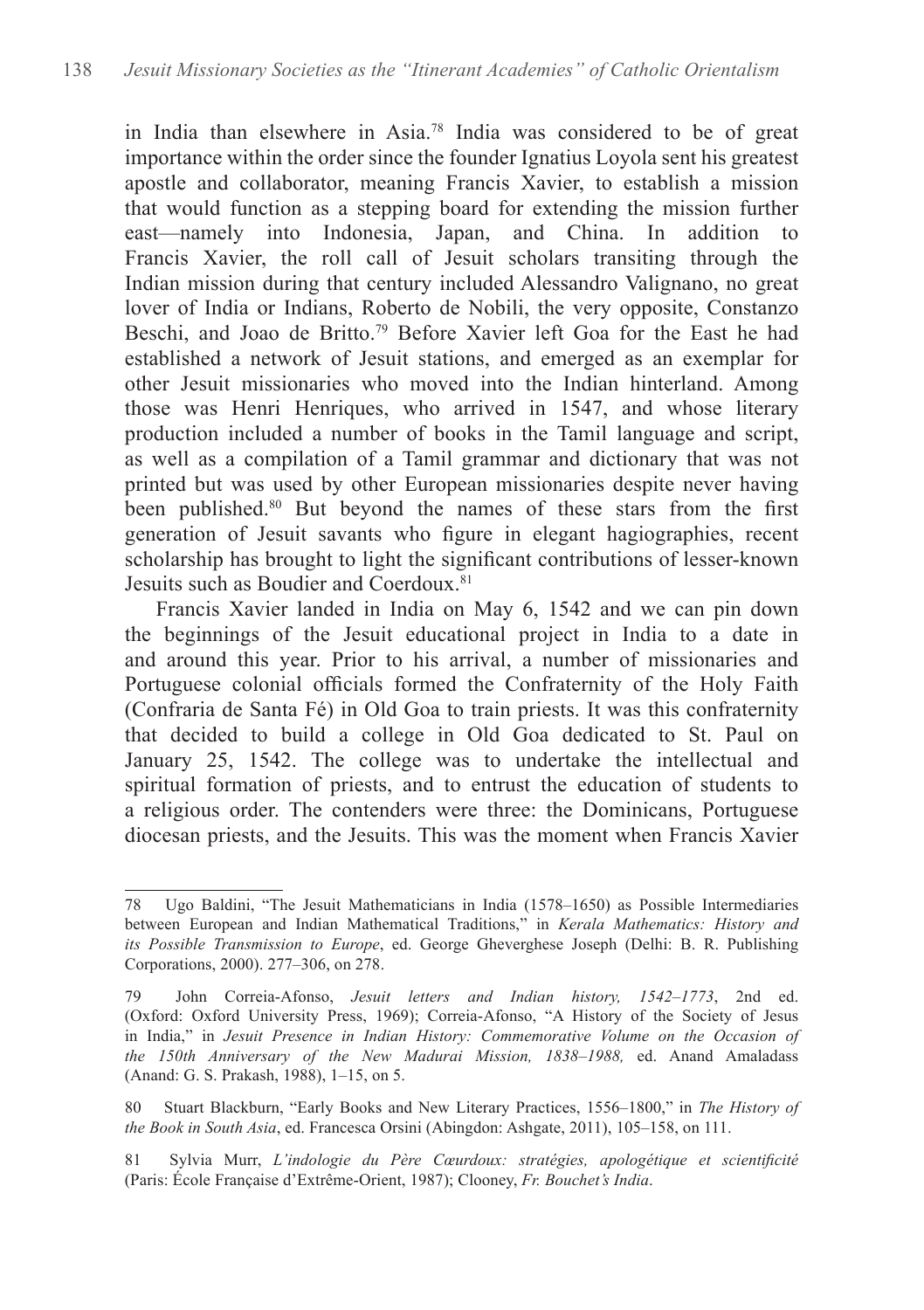arrived—deus ex machina—and immediately wrote a letter to Ignatius Loyola stating that "some of our Society [… should] instruct the pupils of the College."82

From 1555, the ownership and administration of St. Paul's Seminary and College was vested in the Society of Jesus—the entire institution was called Colégio São Paulo and it housed the seminary, a huge library, the Jesuit residence and novitiate, hospital, printing press, and a school for boys. Padre Antonio Gomes was the first rector of this, the first Jesuit educational institution established in India, through whose portals Valignano and Ricci passed before their journeys onto the Far East. Under the Jesuits, the college was raised to the level of a university, with a three-year curriculum that included the study of *grammatica*, *rhetorica*, *philosophia*, and *theologia*. By 1580, another college had been established in Cochin offering a similar course.<sup>83</sup> The first provincial council held in Goa in 1575 decreed that doctrinal literature, congressional manuals, and the lives of saints be urgently published in the local languages. This enterprise required very close cooperation between the Jesuits and the "learned men" of the region, a collaboration evidenced in Jesuit correspondence.<sup>84</sup> The location of this institution shifted several times.<sup>85</sup> A fire destroyed the Colégio São Paulo in 1617, and Francis Xavier's grand-nephew Fr. Jeronimo Xavier perished in the fire. The Colégio was reopened after the fire and finally closed in 1759 when the Portuguese Prime Minister, the Marquês de Pombal, evacuated the Jesuits and imprisoned them.<sup>86</sup>

The Colégio São Paulo became the backbone of the Jesuit apostolic enterprise in Asia, providing advanced education for the Jesuit scholasticate, and elementary schooling for "Portuguese, mestiço, and native boys." It became the central institution out of about three hundred colleges in Asia, and having acquired a reputation the Jesuits of Goa were often referred

<sup>82</sup> Quoted in J. Velinkar, "Jesuit Education and Inculturation in Sixteenth Century Goa," *Jesuit Presence in Indian History: Commemorative Volume on the Occasion of the 150th Anniversary of the New Madurai Mission, 1838–1988*, ed. Anand Amaladass (Anand: G. S. Prakash, 1988), 66–77.

<sup>83</sup> Baldini, "The Jesuit Mathematicians in India," 278.

<sup>84</sup> Županov mentions the case of a certain Padre Manuel de São Pedro from the Collegio de Saluador in Culam whose name appears nowhere in the Jesuit catalogues or in Jesuit letters, which indicates that he was a secular Christian *parava*, but though ignored by Jesuit history was essential to the "construction of the Jesuit linguistic edifice," see Županov, *Missionary Tropics*, 253–254.

<sup>85</sup> Mousinho de Ataide, *Rachol: Jesuit College, 1610–1759; Diocesan Seminary, 1762* (Goa: Rachol Jesuit Seminary, 2012), 5.

<sup>86</sup> De Ataide, *Rachol*, 6.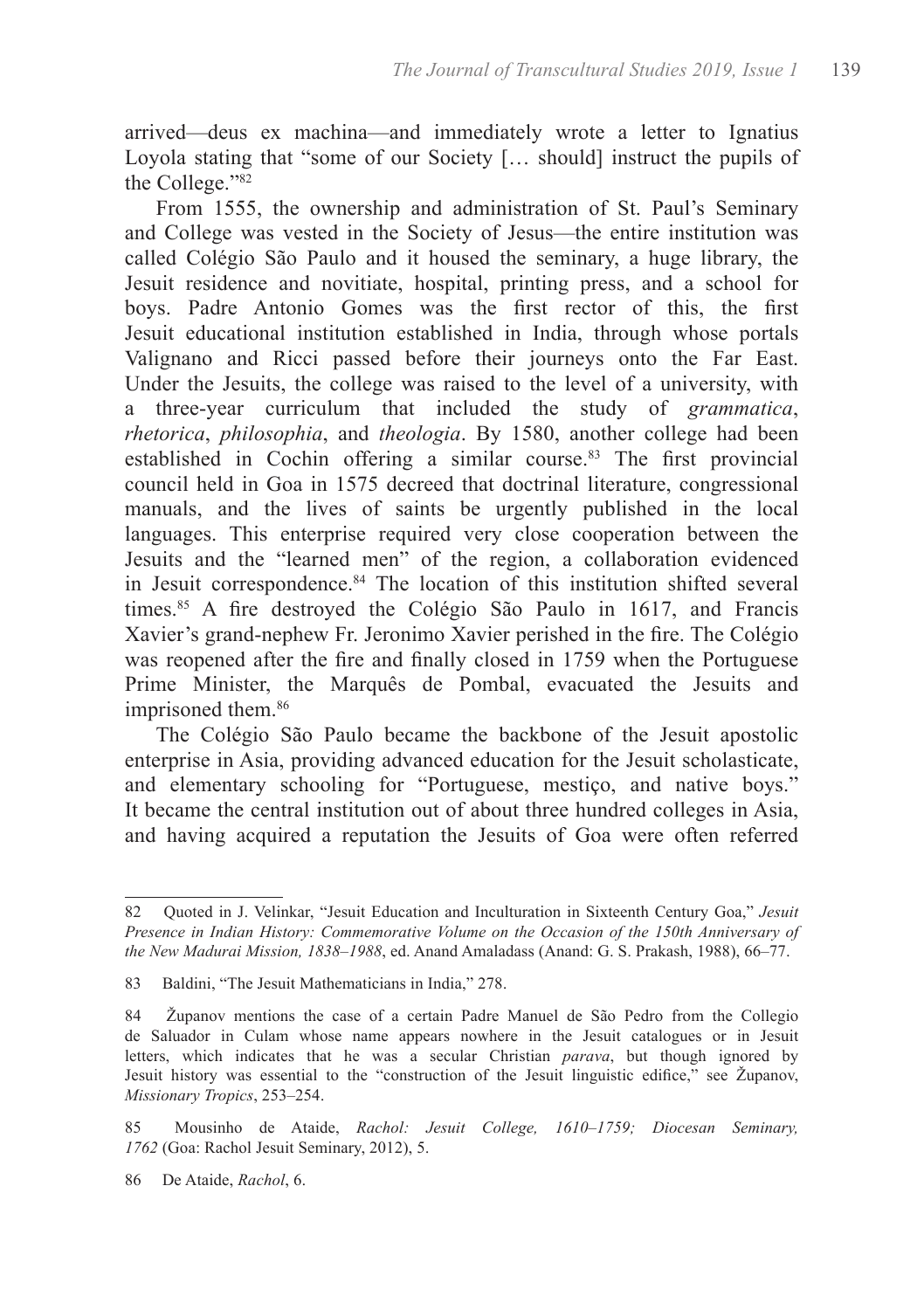to as the Paulistas.<sup>87</sup> With the college under Jesuit control, Gomes tried to refashion the college on the lines of the University of Paris. He first separated the Portuguese from the indigenous and Oriental students on the grounds that the wild character of the latter deterred them "from the attainment of knowledge" and "contemplation and devotion." Gradually, the college was transformed in addition into a Jesuit seminary and scholasticate.<sup>88</sup> Evidently, the seminary could also be a euphemism for an academy.

Contemporaneous technological revolutions in the culture of the book and reading were to travel to the subcontinent in that very century. The Jesuit João Nunes-Bareto, the patriarch of the episcopate of Ethiopia, landed in Goa in 1556 and died in the Collegio six years later. Other than establishing missionary schools that provided instruction in the regional language, namely Konkani, he went on to establish the first printing press on the sub-continent, operated by another Jesuit, João de Bustamente.<sup>89</sup> The early publications of the press included works in Portuguese, Latin, Konkani, Ethiopic, and Tamil. Most of the books published between 1556 and 1587 were in roman type, except for a 1577 translation into Tamil of Henriques's *Doctrina Christam*, which became the first printed book in an Indian script and language.<sup>90</sup> The press functioned sporadically from 1616 to 1676, and its publications included pedagogic works for acquiring competence in the local languages and works on the Christian faith, in addition to many of the manuscripts authored by Jesuits who at some point had transited through Rachol. These manuscripts are now distributed in libraries in Goa, Portugal, and Beijing. I. P. Newman's compilation of Fernandez's *Collection Racholensis* provides an extensive bibliography of manuscripts published at Rachol<sup>91</sup>

Evidently, the college performed many functions and hosted multiple institutions. To take one example, the Colégio prepared students for priesthood, including Jesuit scholastics who went on to study Latin, classics, philosophy, and moral theology. It also catered for those seeking some

91 De Ataide, *Rachol* 2012, 28–31.

<sup>87</sup> Županov, *Missionary Tropics*, 125.

<sup>88</sup> Velinkar, "Jesuit Education and Inculturation in Sixteenth Century Goa," 68.

<sup>89</sup> Anant Kakba Pirolkar, *The Printing Press in India: The Beginnings and Early Development* (Marathi Samsodhana Mandala: Bombay, 1958), 3–9.

<sup>90</sup> Blackburn, "Early Books and New Literary Practices," 112.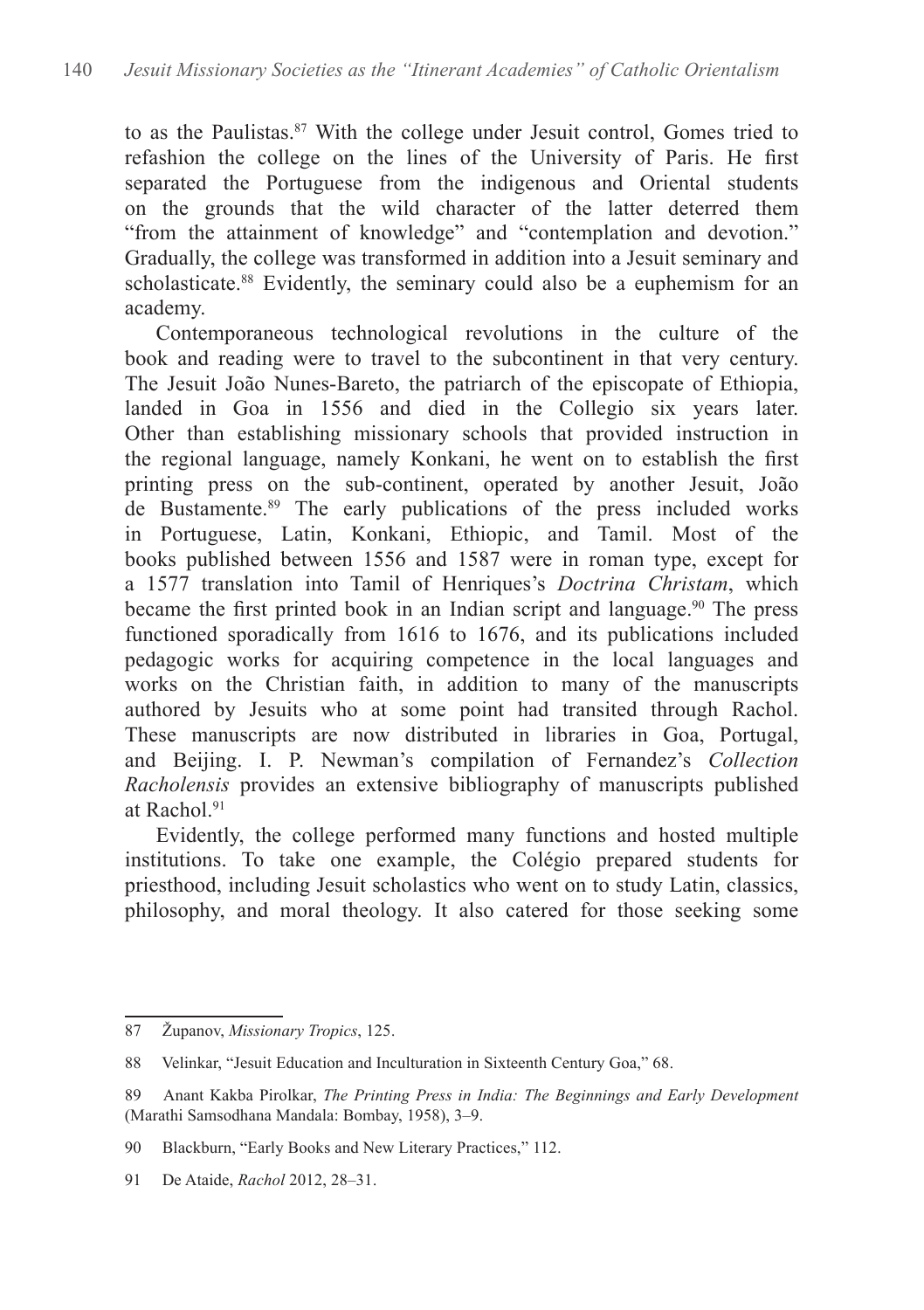education with additional mathematical skills in particular.<sup>92</sup> As I have argued elsewhere, sites of knowledge are places where there is not just traffic in peoples and ideas but a variety of material and living things, a site where we have a cosmopolitanism of things.<sup>93</sup> Fruits and vegetables from Africa, the Americas, and the East arrived at the college and were evidently consumed. Soon enough, Jesuit scholars located at the college began to explore the customs, cultures, and languages of the peoples in its environs.<sup>94</sup> Correia-Afonso makes a larger postcolonial claim that, with the founding of St. Paul's in Old Goa, the Jesuit vocation as "the schoolmasters of Europe"' had commenced.<sup>95</sup>



*Fig. 1: The seminary at Rachol, Goa (copyright by author).*

93 Dhruv Raina, "Circulation and Cosmopolitanism in 18th Century Jaipur: The Workshop of Jyotishis, Nujumi and Jesuit Astronomers," *Purusārtha* 33 (2015): 307–329.

94 Velinkar, "Jesuit Education and Inculturation in Sixteenth Century Goa," 73.

95 Velinkar, "Jesuit Education and Inculturation in Sixteenth Century Goa," 76. Correia-Afonso, in his response to the paper by Velinkar, quotes in translation a long letter from a Father Polanco dating back to 1535: "It seems to me that the teaching of reading and writing to children, and together with the Christian doctrine, is already being done in Goa […] and though it is not usual in these parts in the colleges of the Society, this work is not foreign to our Institute, and I believe with time it will also be taken up here (in Europe); and in India it is one of the best things that can be done (DI, III, 307). The beginnings of our education policy are therefore very Ignatio," see Correia-Afonso, "A History of the Society of Jesus in India," 76. In a transcultural aside, one wonders whether the schoolmasters of Europe rehearsed their vocation on Indian soils before carrying it back to Europe.

<sup>92</sup> For the contents of the courses see Velinkar, "Jesuit Education and Inculturation in Sixteenth Century Goa," 64–69.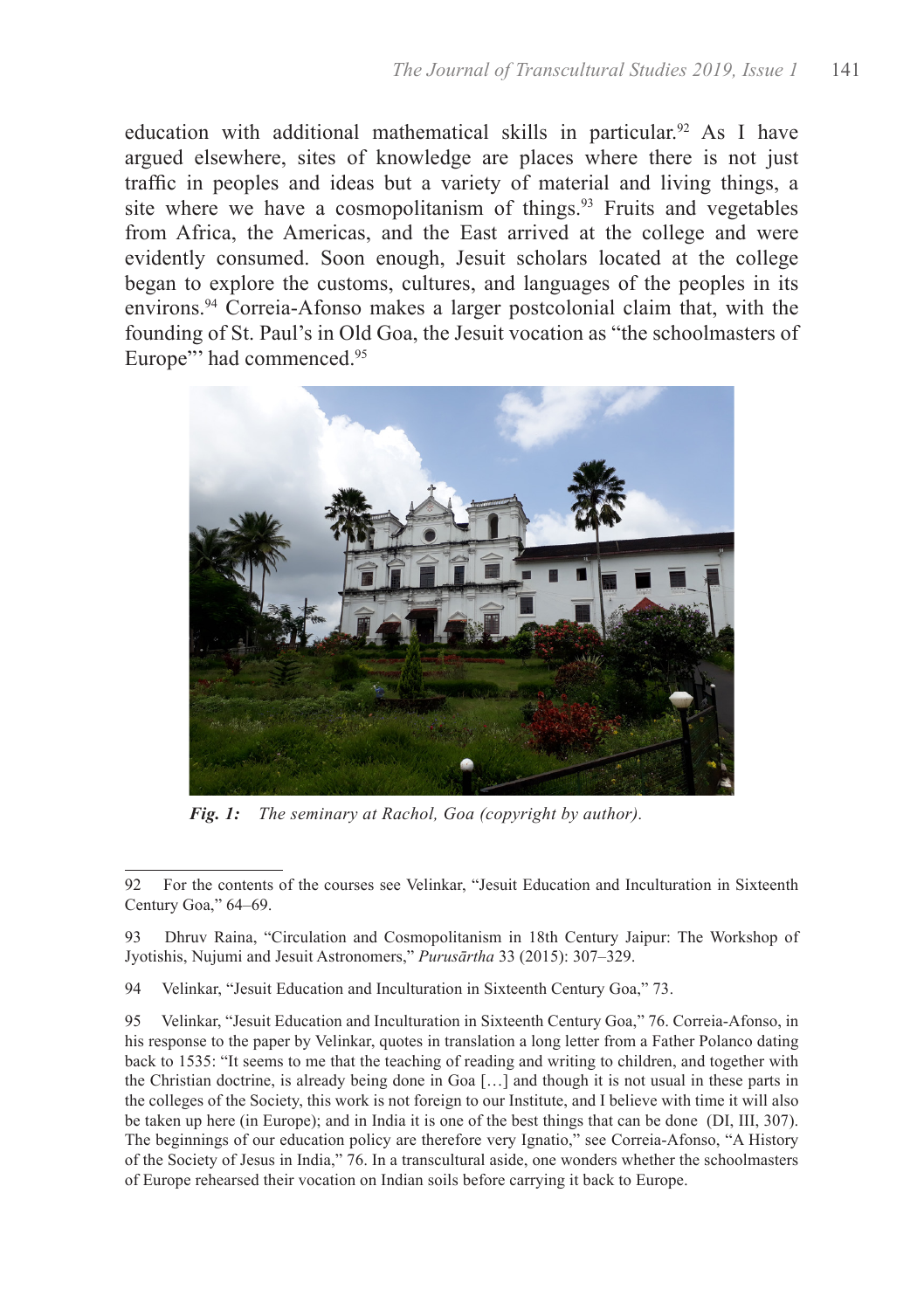In fact, a number of colleges were established in Goa in the latter half of the sixteenth century. Of these, the one existing building is the Rachol Seminary, dating back to 1610. It started off as the Jesuit College of All Saints (Colégio de Todos os Santos), later renamed the College of St. Ignatius (Colégio de Sancto Ignacio), before becoming the diocesan seminary after the expulsion of the Jesuits in the second half of the eighteenth century. Many seminaries were founded in in Goa in this period: the Seminario da Santa Fé, the College of St. Paul (Collegio de S. Paulo), the College and then Seminary of Chorão (Seminário de Chorão), and the House of Bom Jesus.<sup>96</sup>

But in the scholarship of the history of sciences too, in some way or another, Jesuit scientists are always tagged with a failing or deficit. The Italian Jesuit Matteo Ricci and the French Antoine Gaubil, both of whom lived in Beijing, were and as very important for the unfolding of the history of modern science in China but never good enough to belong to the pantheon of heroes of modern science.<sup>97</sup> In a similar vein, it has often been remarked that the French Jesuit astronomers in India never made the same grade as the Jesuit astronomers in China.<sup>98</sup> Thus, in this respect, Baldini also points out that until the seventeenth century, Jesuit contributions in China excelled over those in India.<sup>99</sup> This would begin to change after the middle of the seventeenth century. The important question Baldini poses is: "Why did the Jesuits until the mid XVIIth century at least consider mathematics as an essential missionary tool in China and not for India?" Did Matteo Ricci make all the difference or is the matter far more complicated?100 Baldini identifies three factors to rationalise why Jesuits in China were more influential. Firstly, before 1650 CE Jesuits in China produced scientific works and translations of European works; Jesuits in India translated theological texts instead. Secondly, the science pursued in India was not particularly sophisticated when compared with that pursued by Jesuits in China. Thirdly, there was possibly a misapprehension among the Jesuits of the socio-cultural status

<sup>96</sup> De Ataide, *Rachol*, 4.

<sup>97</sup> Joseph Needham, *Chinese Astronomy and the Jesuit Mission: An Encounter of Cultures* (London: China Society, 1958).

<sup>98</sup> S. M. Razaullah Ansari, "Introduction of Modern Western Astronomy in India during 18–19 Centuries," in *History of Astronomy in India*, ed. S. N. Sen and Kripa Shankar Shukla (New Delhi: Indian National Science Academy, 1985), 363–402.

<sup>99</sup> Baldini, "The Jesuit Mathematicians in India," 278.

<sup>100</sup> Baldini, "The Jesuit Mathematicians in India," 279.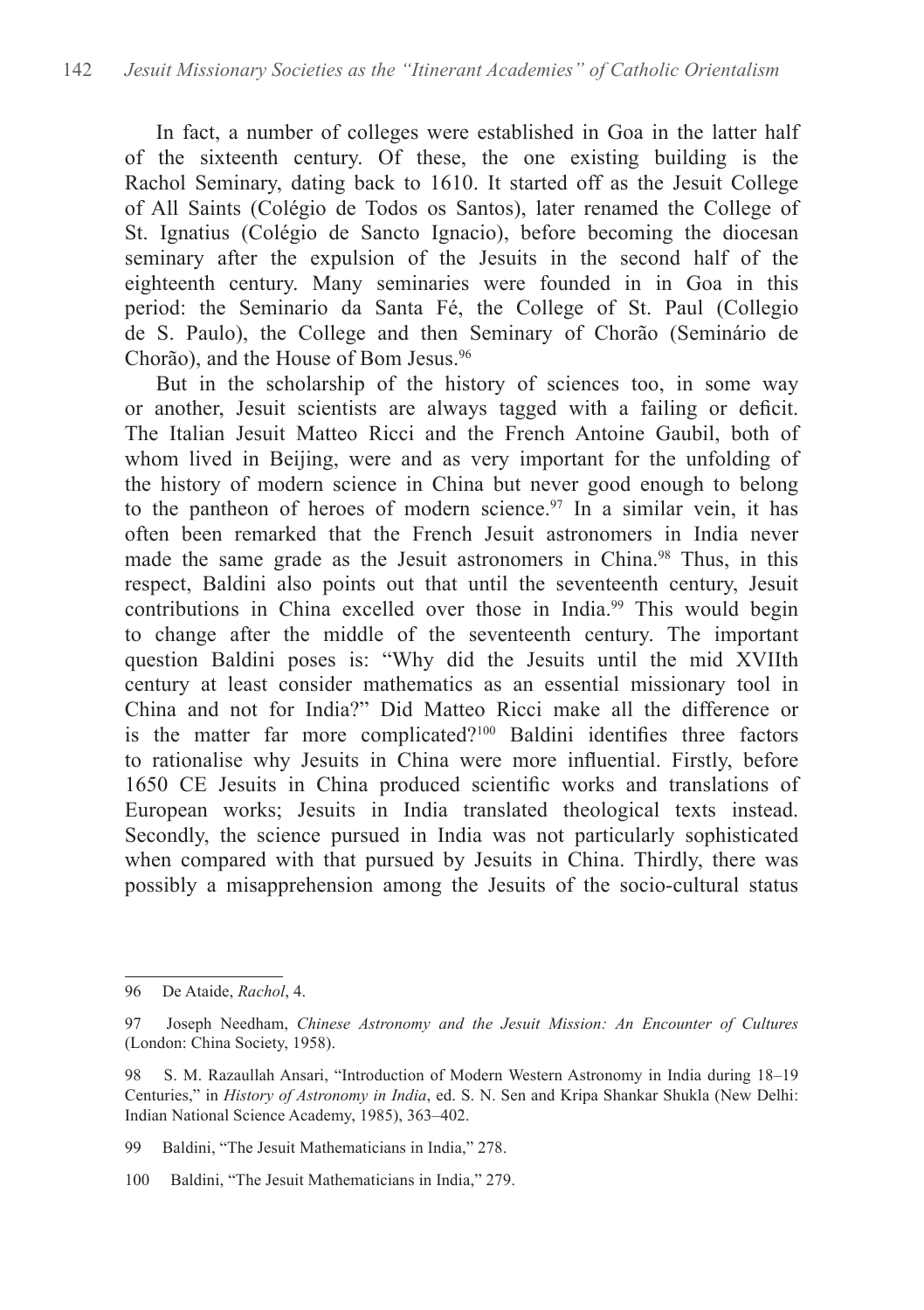of mathematics in India and China.<sup>101</sup> While Baldini may be right on the third count, I think we could turn his argument around and look into the late arrival of modern science in India with the Jesuits. Thus, from the beginning of the eighteenth century we encounter a number of astronomers and cartographers who networked with their Jesuit colleagues in China and the Académie des Sciences, Paris. The comparison itself is a misplaced one, and unfortunately Tiefenthaler's entry into the Indian subcontinent coincides with a period when the travails of the Jesuit order recommence in Europe and in the process the Jesuits in India could never provide a fitting riposte to the comparison.<sup>102</sup>

We certainly need to differentiate between two phases of Jesuit history in India, with the first phase extending from 1540 to the end of the Padroado and the second phase beginning after the Padroado.<sup>103</sup> It is during this latter phase that we begin to reckon with the connections between the Académie des Sciences, Gaubil in Beijing, and the Jesuit astronomers in India. By the 1720s and 1730s, the project extended beyond cartography into geology, and in and around the same time that Bavarian Jesuits such as Strobl and Gabelsberger were employed in Jai Singh's court. Tiefenthaler was also headed for the imperial court at Jaipur, but Jai Singh had passed on in 1743.104

The last couple of decades of the twentieth century witnessed radical revisioning in the writing of Jesuit history by Jesuit historians themselves, departing from the older "historiographic vitae" and "mission chronicles," offering instead voluminous documentation, "meticulous national histories of missions, and monographs recounting the histories of reputed Jesuit institutions and missions.<sup>105</sup> In South Asia, while some of these histories were compiled by Jesuit historians, the real beneficiary has been the genre of the history of education, even though these histories engage with institutions founded in the early nineteenth century. A trilemma has always confounded the study of Jesuit history in India and this has invariably been the problem of language. Any scholar requires a familiarity with at least three European languages and there are at least a dozen South Asian languages to contend with. The trilemma is a problem

105 Županov, *Missionary Tropics*, 2.

<sup>101</sup> Baldini, "The Jesuit Mathematicians in India," 279.

<sup>102</sup> Sievernich, "Geographical Mapping of India."

<sup>103</sup> Up until the middle of the seventeenth century, the Jesuit order in Europe was beholden to Portuguese royal patronage and its project of overseas expansion. With the falling fortunes of the Iberian empires in the second half of the seventeenth century, the French, Italian, and German Jesuits were dissociated from the Padroado.

<sup>104</sup> Raina, "Circulation and Cosmopolitanism," 319.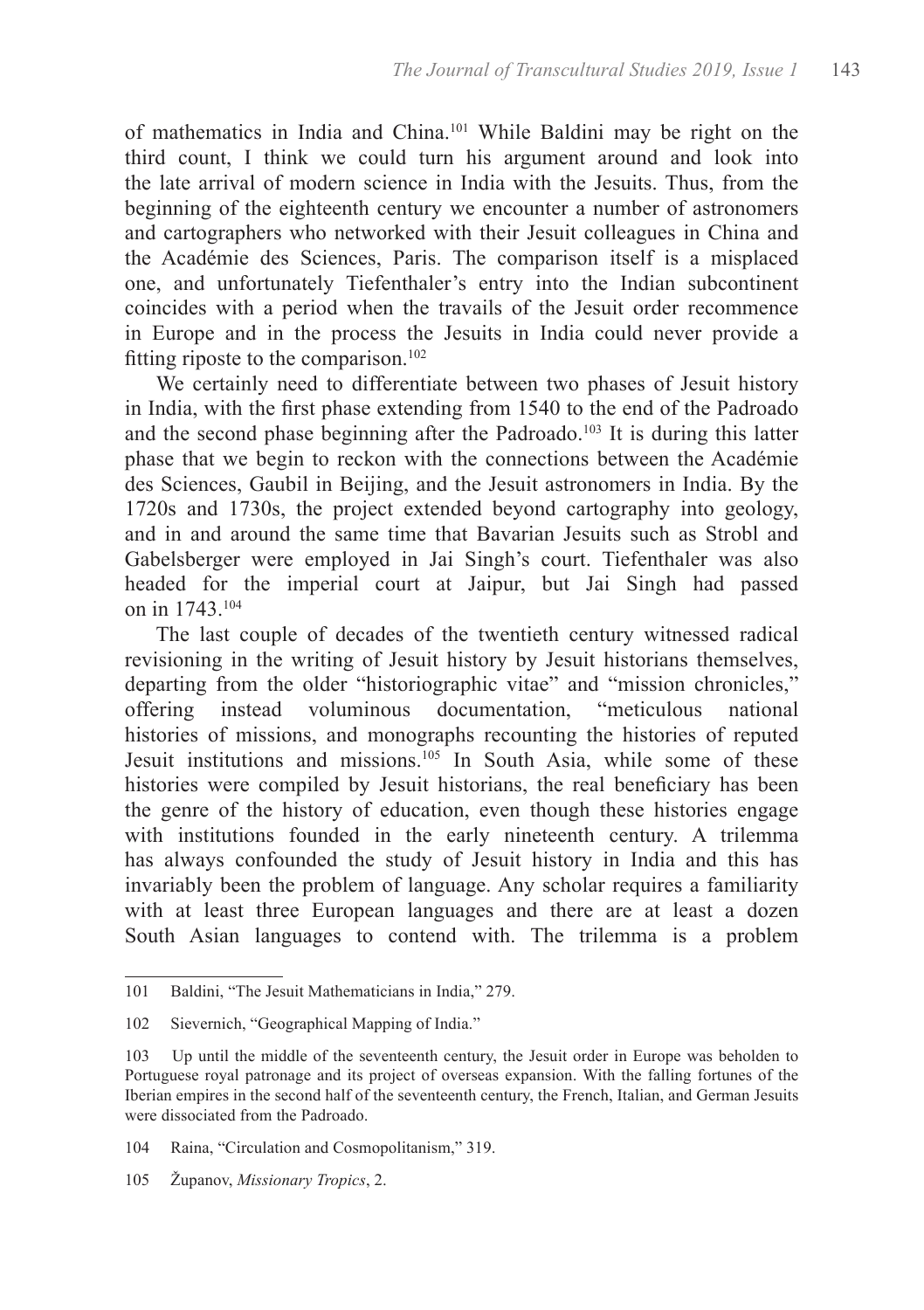of positioning or location: should one approach the archive from the perspective of European studies, missionology, or Indology?<sup>106</sup> The problem arises because none of these three modes of scholarship is pure or distinguishable from the other ones, such that the analyst can assume any one methodological identity. What is needed is a deeper attention to the embedding of these three distinct modes.

Županov's important work recognises another variant of Eurocentrism playing itself out, which she characterises as the "concrete line that divides Jesuit history into European and non-European." As she writes, "European mainstream historiography increasingly celebrates its own tradition and achievements, both as historiography and history. […] In this scheme of things, Rome become the center of calculation, while the rest of the Jesuit world was a series of peripheral laboratories."<sup>107</sup> We have here a very faithful analogy of the diffusionist models of the expansion of the dominion of European science, much popularised in the 1950s and 1960s by George Basalla and others, that framed the knowledge produced in the colonised world as colonial knowledge and colonial science, which was in effect a lower kind of science, wherein the task of theoretical synthesis was performed in Europe.<sup>108</sup> The analogy is sustained since the Jesuits I discuss traded not merely in the currency of Catholicism but equally in the world of scientific ideas and inaugurated a kind of cultural discourse of wider provenance.

If decentring the European Jesuit missions is one of Županov's strategies of interrogating Eurocentrism, the other historiographical bulwarks she runs into are European claims to early modernity as having been triggered by Jesuit proto-scientific practice in South Asia. Rather than provincialising Europe, she prefers to detail several synchronous polycentric planes where "different cultural and geographical sites gain importance and visibility."<sup>109</sup> In early modern Europe, the organisation of intellectual labour was marked by several hierarchies. There existed a *scientia superior* or "higher knowledge" that incorporated liberal knowledge, including a knowledge of Greek and Latin and involved book learning. This high-status knowledge further included quantitative knowledge. This was contrasted with a *scientia inferior* or a "lower knowledge," which referred to the "useful knowledge" possessed by

<sup>106</sup> Županov, *Missionary Tropics*, 4–5.

<sup>107</sup> Županov, *Missionary Tropics*, 3.

<sup>108</sup> George Basalla, *The Rise of Modern Science: External or Internal Factors?* (Lexington: D. C. Heath, 1968).

<sup>109</sup> Županov, *Missionary Tropics*, 4.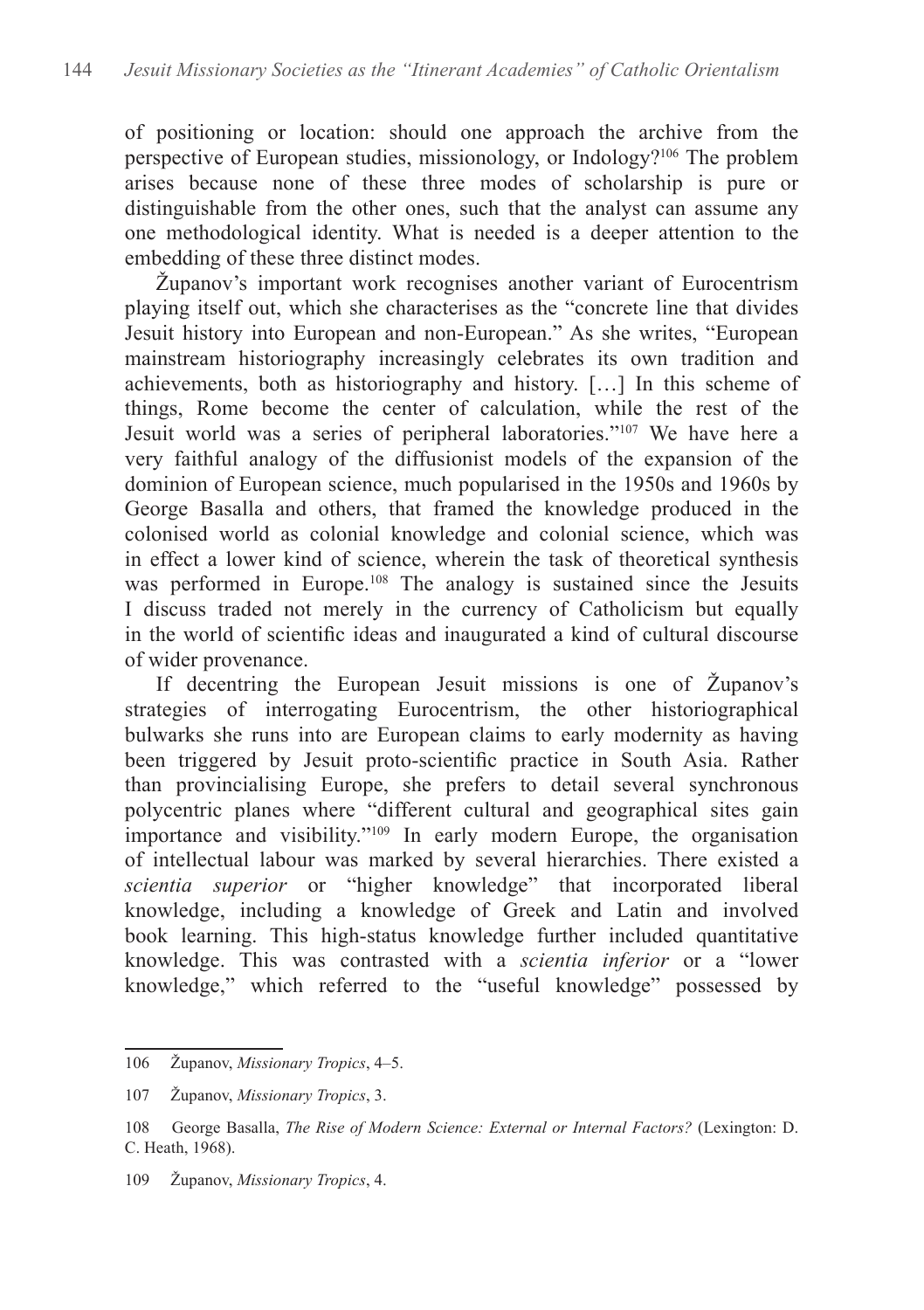tradesmen and craftsmen that involved a knowledge of the processes of production. This knowledge of things was a qualitative knowledge.<sup>110</sup>

The metaphor employed to designate knowledge systems was the tree of knowledge, and by the late sixteenth century this image indicated "the naturalization of the conventional or the presentation of culture as if it were nature, invention as if it were discovery."111 Now knowledge was central to the strategy of conversion as perceived by Francis Xavier. The imaginary was of the world as a library of dead books (already written) and living books. The Jesuit scholar was instructed by the dead books but his task was not just to be an observer of the living ones but to enrich the library of the world. Thus, in Xavier's eyes, the relationship between mission and knowledge was a dialectical and complementary one.<sup>112</sup>

However, there was always a tension within the mission between knowledge and belief. From the perspective of the mission, time devoted to the pursuit of knowledge was time lost out on evangelical activity. When looked at externally, knowledge that the Church had judged useful for the mission acquired an autonomy and momentum that was at times edifying but sometimes threatening for the Church. The cosmologies and chronologies of India and China travestied both the Christian conception of time and Aristotelian anthropology.113 The important point worth noting is that missionary knowledge was by definition institutional knowledge, in terms of institutional practices of knowledge production that included protocols relating to the validation, organisation, systematisation, and dissemination (of knowledge). *The stabilisation of these protocols of validation and systematisation against an organisational background became a characteristic of these overseas Jesuit academies*. The missionary was always the emissary of either a church or secular authority—the Pope, superior, king (including Jai Singh in India or the Kangxi emperor). The finality of Jesuit knowledge was that it was more often than not anonymous, subject to rewriting and censorship, and was the property of the Society.<sup>114</sup>

<sup>110</sup> Burke, *A Social History of Knowledge*, 84–85.

<sup>111</sup> Burke, *A Social History of Knowledge*, 86.

<sup>112</sup> De Castelnau-L'Estoile et al., "Introduction," 1.

<sup>113</sup> Sylvia Murr, "Les conditions d'émergence du discours sur l'Inde au siècle des lumières." *Puruṣārtha* 7 (1983): 233–284.

<sup>114</sup> De Castelnau-L'Estoile et al., "Introduction," 6.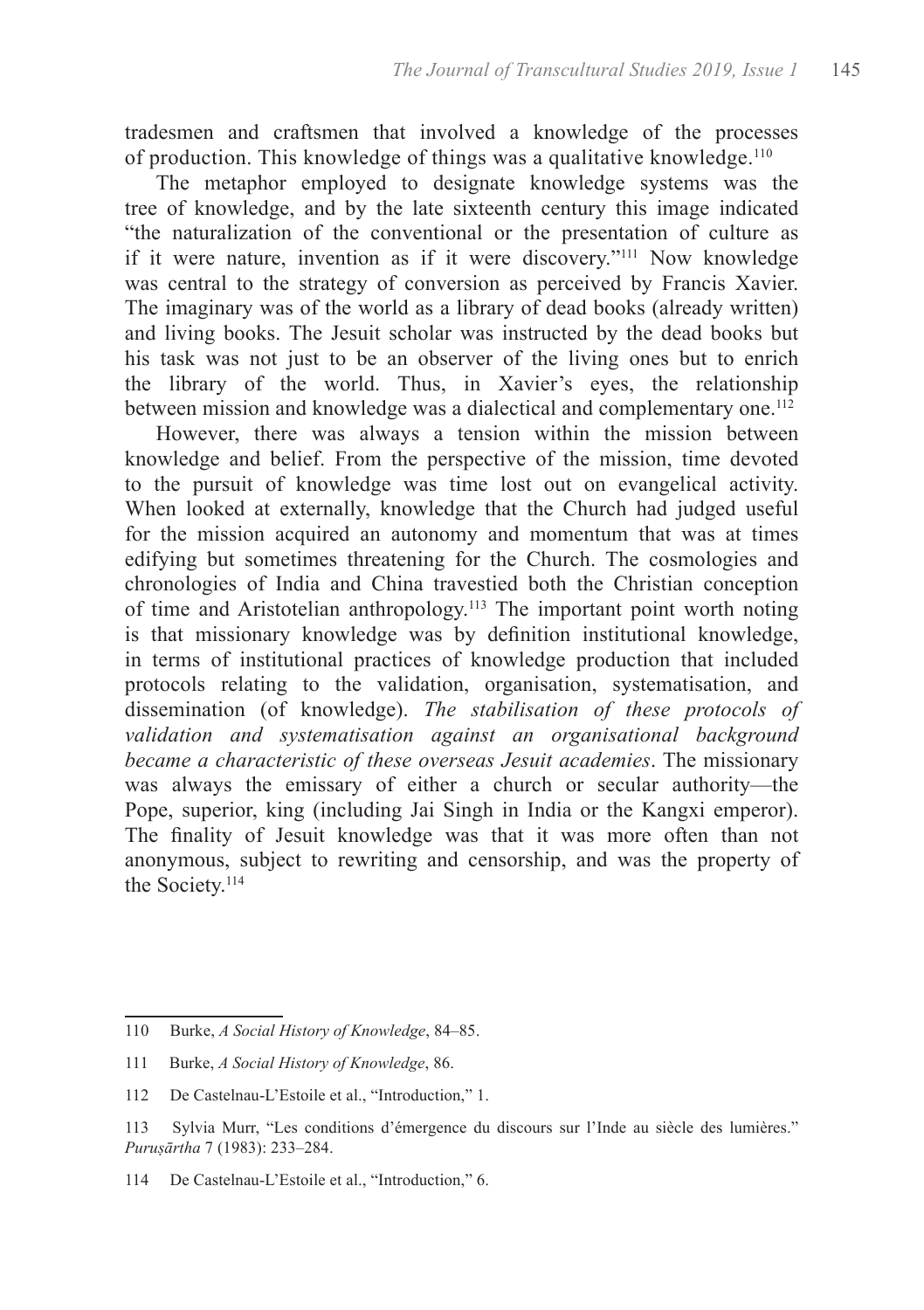#### **The Jesuit order in India: French Jesuits and the linkages with the Académie des Sciences**

Interestingly enough, the rise of the phenomenon of Jesuit sciences in Europe is concurrent with the expansion of the dominion of the sciences. The flowering of the Jesuit sciences in Europe more or less coincides with Jesuit interests in the Americas, India, and China. However, distinctions arise due to the varied foci of research of distinct research communities. On the one hand, Jesuit scholars who have produced histories of their order in India have tended to focus their attention on the development and evolution of the rich Jesuit expertise on the languages of South Asia and the elaboration of Jesuit philology.<sup>115</sup> On the other hand, secular scholars have been more concerned with their activity in the natural sciences, medicine, mathematics, and cartography.116 More recently, their contributions to the human and social sciences have also begun to attract attention. In his paper on the history of the society in India, Correia-Afonso recognises the appearance of the Society in the modern age and its expansion to the four corners of the earth, but most importantly the role of its members as "protagonists in the cultural meeting of East and West"—since it signals the prehistory of Orientalism and the role of the Jesuits in that intellectual movement<sup>117</sup>

The ties between Jesuit Orientalist production, a minor variant of Catholic Orientalism, and the latter are indeed significant.<sup>118</sup> This significance does not merely bear upon the idea of who knew whom, who read whom, but also upon the influence of the significant *problématiques* and the role of the individuals who developed professional Indology. For example, the influence of Jesuit proto-ethnography on the Indology of William Jones and the histories of science associated with

117 Correia-Afonso, "A History of the Society of Jesus in India," 3.

<sup>115</sup> See section III, chapters 12 to 18 in Amaladas, ed., *Jesuit Presence in Indian History*, 169–297, entitled "Jesuit Presence in Arts and Sciences."

<sup>116</sup> Amaladass, ed., *Jesuit Presence in Indian History*; Baldini, "The Jesuit Mathematicians in India"; Boxer, *Two Pioneers of Tropical Medicine*; Clooney, *Fr. Bouchet's India*; Figueiredo, "Ayurvedic Medicine in Goa"; Eric G. Forbes, "The European Astronomical Tradition: Its Transmission into India, and Its Reception by Sawai Jai Singh II," *Indian Journal of History of Science* 17, no. 2 (1982): 234–243; Murr, *L'indologie du Père Cœurdoux*; Raina, "Becoming All things to All"; Sharma, "The Impact of the Eighteenth Century Jesuit Astronomers on the Astronomy of India and China"; Sievernich, "Geographical Mapping of India"; Velinkar, "Jesuit Education and Inculturation in Sixteenth Century Goa"; Županov, *Disputed Mission*; Županov, *Missionary Tropics*.

<sup>118</sup> Jean Filliozat, "L'Orientalisme et Les Sciences Humaines," *Extrait Du Bulletin de La Société Des Études Indochinoises* 26, no. 4 (1951): 561–574; Jean Filliozat, "La naissance et l'essor de l'indianisme," in *Laghu-Prabandah: Choix d'articles d'Indologie*, ed. Jean Filliozat (Leiden: Brill, 1974), 265–295.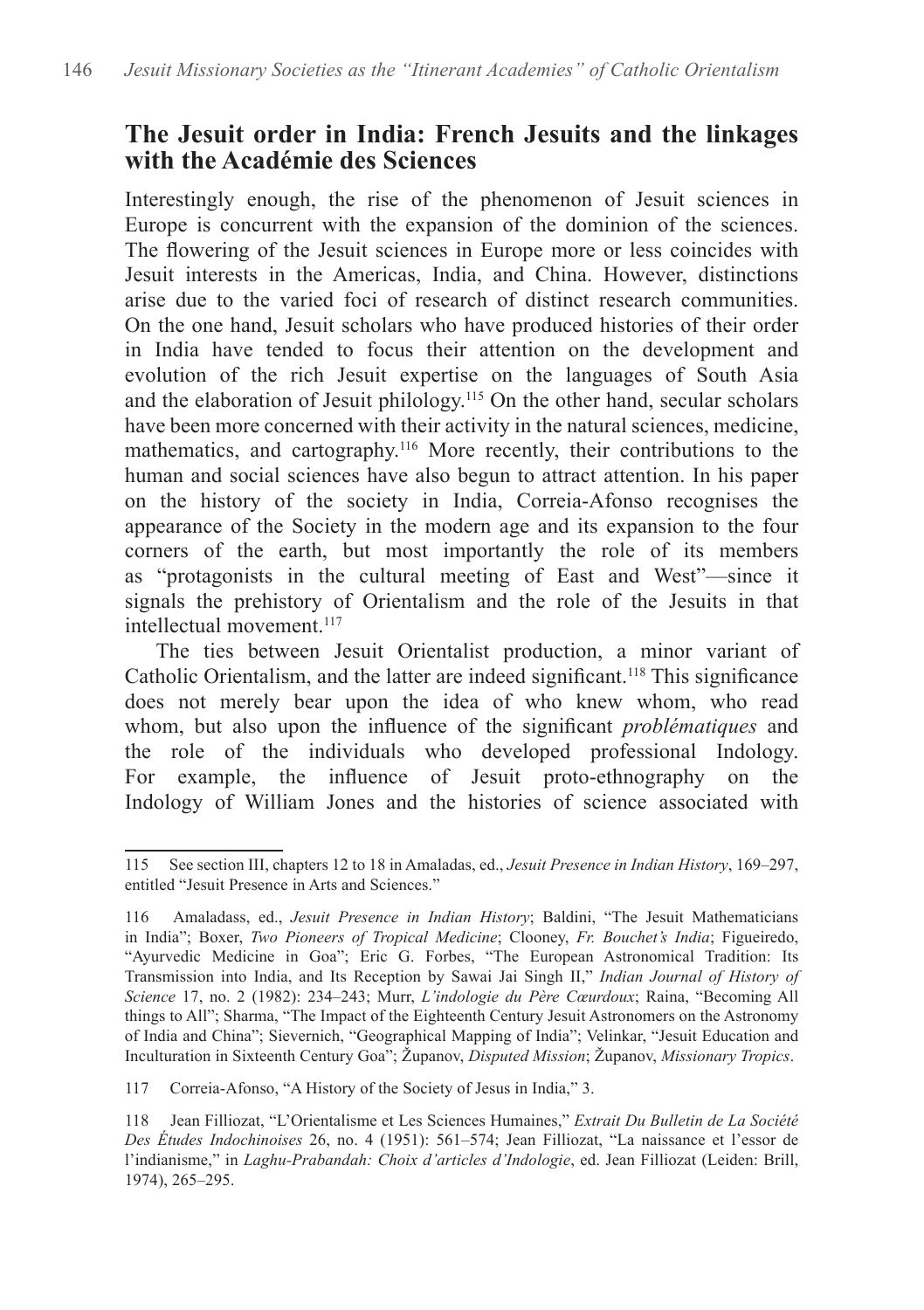the French enlightenment have been pointed out elsewhere.119 The impact of Jesuit ethnography of India and China and elsewhere needs to be situated as an early-modern global phenomena that Bareto and Županov have labelled Catholic Orientalism.<sup>120</sup> defined as a

set of knowledge practices geared to perpetuate political and cultural fantasies of the early modern Catholic protagonists and communities is what we call Catholic Orientalism […] an integral part of the Portuguese imperial information order [... that] refers both to the knowledge practices and the archives [… it] nourished and merged into other and later orientalisms and scholarly disciplines.<sup>121</sup>

But this indebtedness of the global academy to Jesuit cultural production from the sixteenth to the eighteenth centuries was not restricted to the discourses of Orientalism or Indology but covered the sciences of the Age of Discovery, such as geology and cartography, and the monographs of the German Jesuit Tiefenthaler mark the end of this phase in the history of what could be referred to as the "itinerant Jesuit Orientalist academy." The legendary French Indianiste Anquetil Duperon and one of the members of the Swiss family Bernoulli were independently responsible for the publication of Tiefenthaler's work in France and Germany. In either case, the works were published in the journals of learned academies and societies, such as the *Papers of the Royal Prussian Academy of Sciences* and the *Journal des scavans*.

# **The itinerant Jesuit academy**

My concern has been with reading the scientific reports and letters produced by French Jesuit missionaries stationed on the Indian Peninsula. European Jesuits from the sixteenth and seventeenth centuries onwards were easily "the most mobile and literate religious specialists" around at the time. And time and time again, studies of their cultural production have had as much to focus upon their cultural cartography, which in other

<sup>119</sup> Dhruv Raina, "Science East and West," in *Encyclopaedia of the History of Science, Technology, and Medicine in Non-Western Cultures*, ed. Helaine Selin (Berlin: Springer, 2008), 1934–1944; Dhruv Raina, "The French Jesuit Manuscripts on Indian Astronomy: The Narratology and Mystery Surrounding a Late Seventeenth – Early Eighteenth Century Project," in *Looking at It from Asia: The Processes That Shaped the Sources of History of Science*, ed. Florence Bretelle-Establet (Dordrecht: Springer, 2010), 115–140.

<sup>120</sup> Ângela Barreto Xavier and Ines G. Županov, *Catholic Orientalism: Portuguese Empire, Indian Knowledge 16th–18th Centuries* (New Delhi: Oxford University Press, 2015).

<sup>121</sup> Barreto Xavier and Županov, *Catholic Orientalism*, xxi.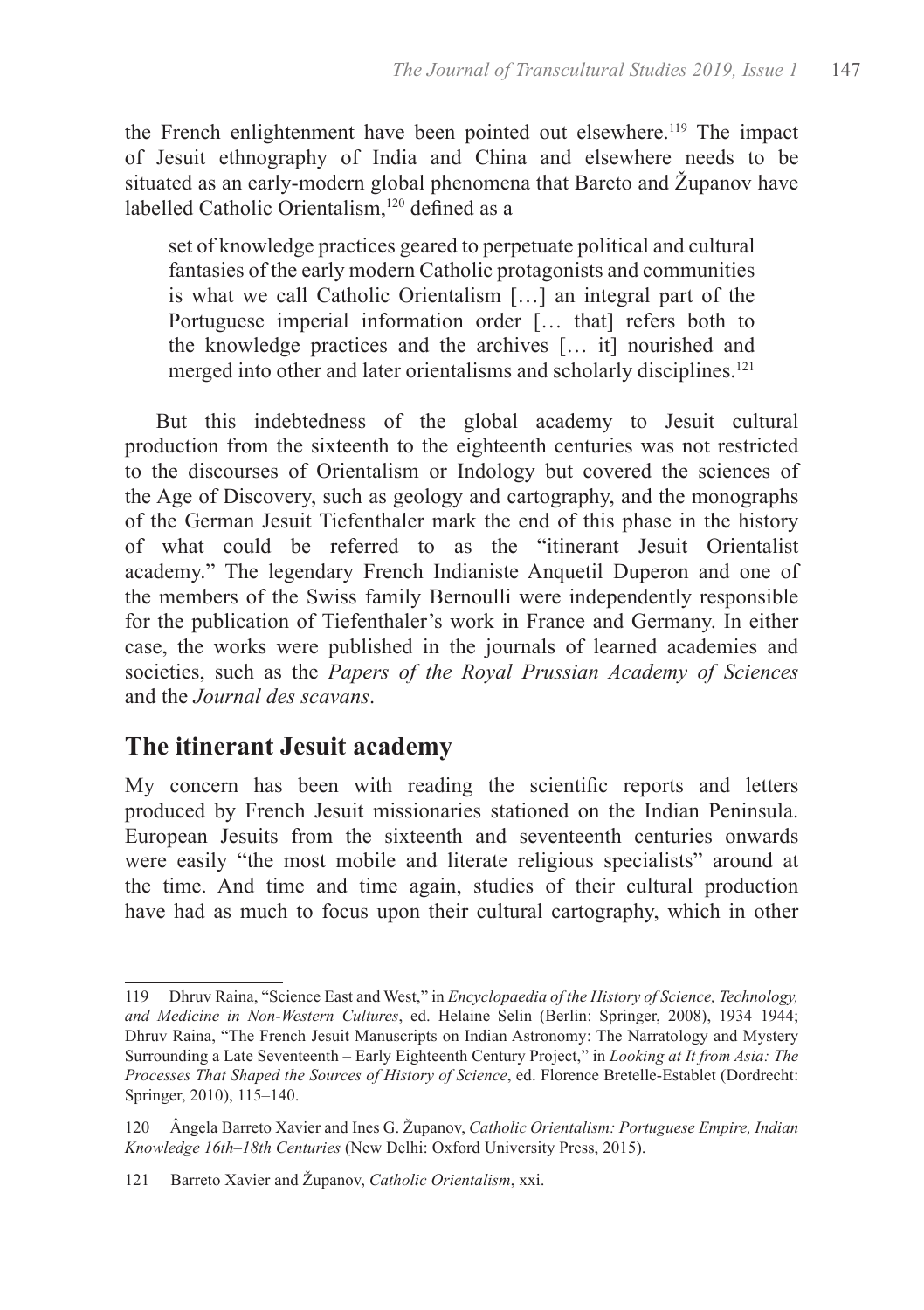words entails detailing their cultural itineraries.<sup>122</sup> This is a world where not just knowledge but people involved are perpetually on the move. The crux of my argument is that the Jesuit savants in South Asia were members of a virtual itinerant academy of Orientalism, writing for each other and European audiences, cognisant of the literary technologies and narratology that would frame these accounts.<sup>123</sup> Županov constructs a space she calls the "Missionary Tropics," where Tropic connotes both a geographical region—India and the Indian Ocean—and an institutional space "in which texts about India bring home to Europe a sense, sensibility, and knowledge of what lies out there.<sup> $2124$ </sup> In other words, this space is a deeply textual one, wherein Jesuit savants are writing not just for each other in prescribed literary technologies and framing their narratives in prescribed formats—the Jesuit narratology—but equally for diverse audiences in Europe, informing them of what lies beyond, on the other side of Europe and their world.<sup>125</sup> Thus, in this metaphorical tropic our itinerant Jesuit academy is a place where ideas travel to and fro, circulating "from one part of the globe to another and back with unprecedented speed and unrecognisable consequences."126

The simultaneous internationalisation and indigenisation of itinerant Jesuit academies and the connectivities established with networks of secular knowledge production—for example, the Académie des Sciences in Paris—brought to these networks a new cogency, little recognised in the inauguration of *le discours sur l'Inde*, that pre-shadowed the emergence of professional Indology, *indianisme*, or the Orientalism of South Asia.<sup>127</sup> In the sixteenth and seventeenth centuries, the itinerant academy turned to the Collegio Romano more for adjudication on ecclesiastical matters, such as the famous Malabar rites controversy that raged wherever the Jesuits implemented *accommodatio*. 128 The process of theological accommodation produced a tropical Catholicism. In the first instance,

- 124 Županov, *Missionary Tropics*, 1.
- 125 Raina, "The French Jesuit Manuscripts on Indian Astronomy."
- 126 Županov, *Missionary Tropics*, 1.
- 127 Murr, *L'indologie du Père Cœurdoux*.

<sup>122</sup> Županov, *Missionary Tropics*, 2.

<sup>123</sup> Raina, "The French Jesuit Manuscripts on Indian Astronomy."

<sup>128</sup> Catholic thinkers and theologians in the early seventeenth century developed a "politically loaded concept" of inculturation, whose function, according to Roberto de Nobili in India and Ricci in China, was to clothe Christian ideas in local colours. This required scholarly engagement with "local religions and literary traditions," so as to develop a blueprint for the indigenisation of the Church. See Županov, *Missionary Tropics*, 23.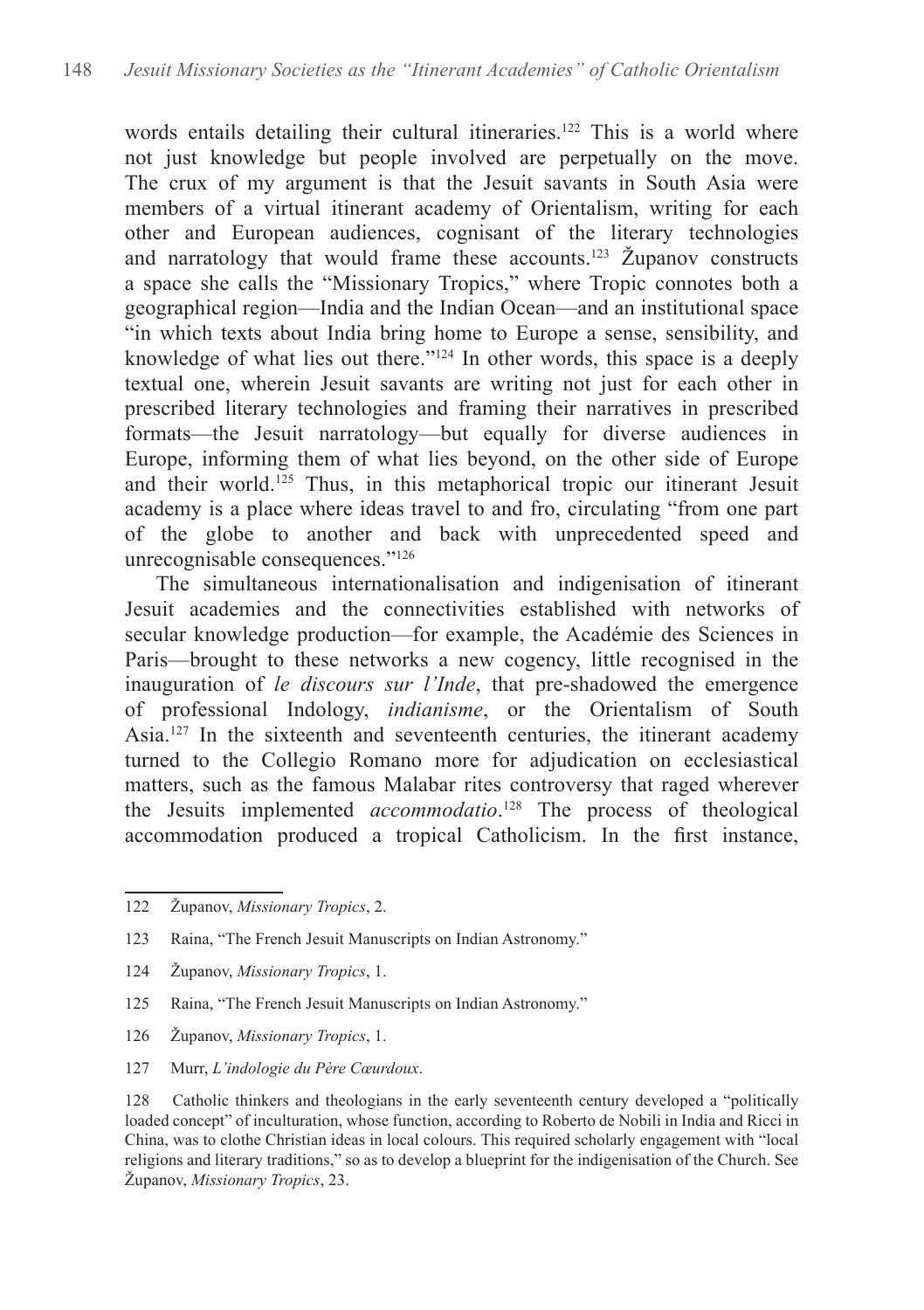the climate was seen as an obstacle to conversion, for it apparently provided a fertile ground for a flourishing idolatry. Secondly, the path to moderating the effects of the hot tropics was by getting to understand the natural environment and the social and cultural relations with the environment.129 The way to *accommodatio* was paved by the acquisition of knowledge about the tropical world. But this process in turn, as mentioned above, generated severe tensions in global and local missionary strategies.<sup>130</sup> The question that arises then is how does the expansion of the horizons of the history of knowledge reframe older epistemological concerns around the historical phenomena of cultural encounter?<sup>131</sup> Another question that still needs posing is how did the "other" Jesuit ways of knowing and doing science address the issue of the plurality of indigenous knowledge(s)?<sup>132</sup>

There were several moments in the Jesuit engagement with local religions. The first goes back to the seventeenth century where they discovered something they called "Hinduism." During this phase, they consciously sought informers "to examine systematically" the esoteric "aspects of the religion of the Brahmans, by reading, translating and summarizing literature in South Indian languages."133 This network of scholars included Jacomé Fenicio, Diego Gonçalves, Roberto Nobili, his opponent Gonçalo Trancoso, and Antonio Rubino.<sup>134</sup> In the *Provinciae Indiae Orientalis* published in 1584, Fenicio is mentioned as a twenty-six-year-old Capuan, having been trained in philosophy and theology and with a discerning intellect. He produced a book that he considered "the first book of the Sect of Oriental Indianas, principally the Malabars"; and since there is no strong assertion of authorship it has been inferred that it was meant to be a missionary text for "collective use, whereby novices could be introduced to non-Christian local "cosmogony, theology and tradition." Similarly, Diego Gonçalves published a *História do Malabar* in 1615.

- 133 Rubiés, "Reassessing 'the Discovery of Hinduism,'" 123.
- 134 Rubiés, "Reassessing 'the Discovery of Hinduism,'" 123.

<sup>129</sup> Županov, *Missionary Tropics*, 26.

<sup>130</sup> Županov, *Missionary Tropics*, 43.

<sup>131</sup> *Accommodatio* as practiced by Ricci in China, and Nobili and Joao de Britto in Madurai, involved translating the opposition between European and Indian into one between elite and the popular, see Rubiés, "Reassessing 'the Discovery of Hinduism,'" 127. In the epilogue to her book *Missionary Tropics*, Županov discusses Pedro Luís Bramane, a Malabar Jesuit priest whose life and work spanned the sixteenth century, and in whom the encounter of two cultures is most evident: "the karaṇam culture of the Indian elite and the elitist European culture," see Županov, *Missionary Tropics*, 259.

<sup>132</sup> De Castelnau-L'Estoile et al., "Introduction," 5.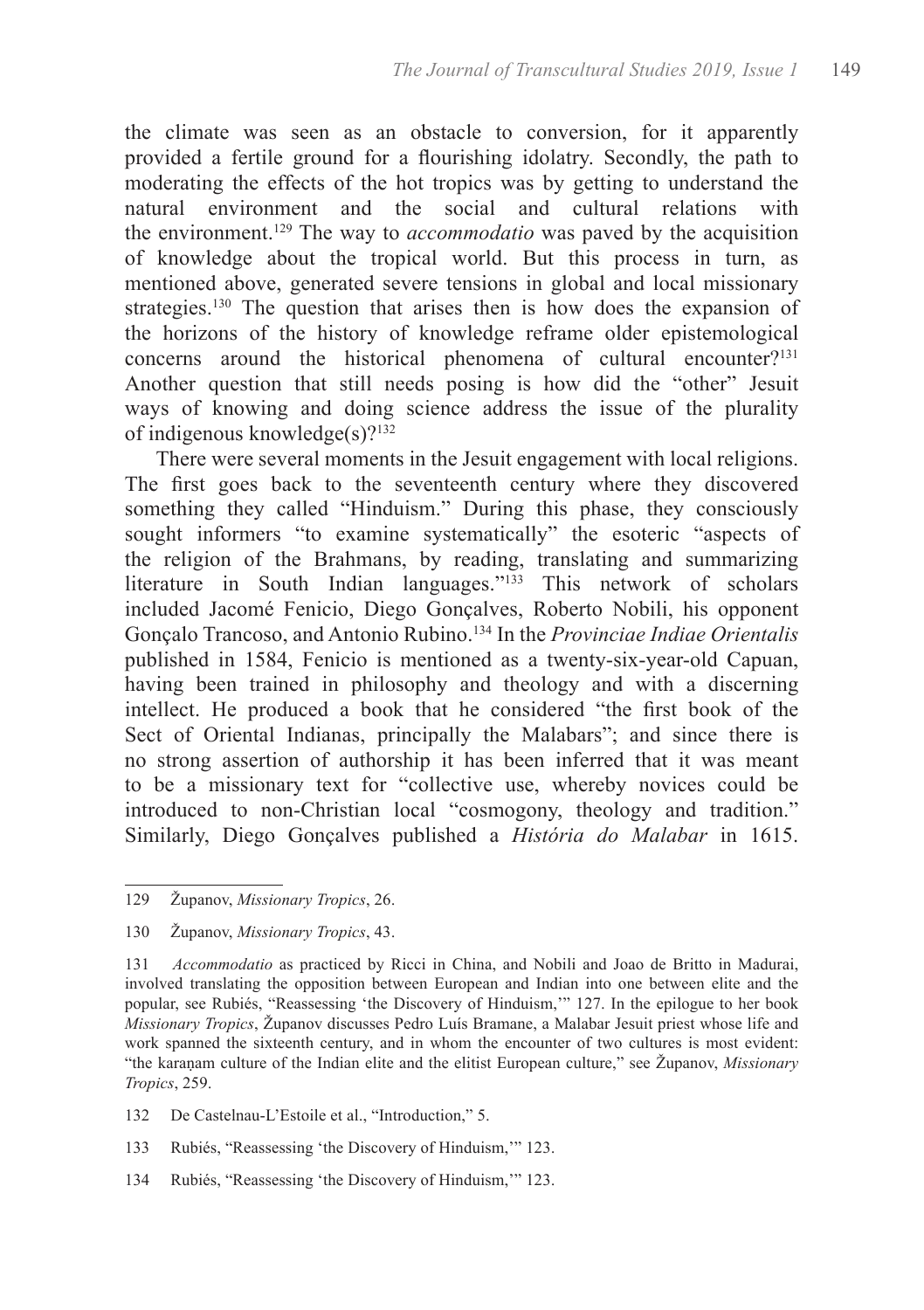The latter went beyond Fenicio's theological quest and explored the origins of political and social structure.<sup>135</sup>

The texts produced by these Jesuits in the first half of the seventeenth century were internally circulated in manuscript form so as to inform polemical refutations and circumscribe the "limits of accommodation to Hindu customs." One of the works published in 1609 by Jacomé Fenicio, entitled *Livro de Seite dos Índios Orientais*, found a place in the European Republic of Letters.136 The work was generally condemnatory of Hindu custom and ritual, but contained a summary of the two great epics taken from the Malayalam versions. The second moment in the history of Jesuit Indology coincides with the rise of both "religious heterodoxy and free thinking in Europe." This process commenced in the middle of the seventeenth century.137 For example, Athanasius Kircher, author of *China Illustrata*, published in Amsterdam, was in conversation with Heinrich Roth, a Sanskrit-speaking Jesuit stationed in Agra, about the languages and doctrines of the peoples of India. These exchanges and monographs established the presence of Jesuits as learned Orientalists in the Republic of Letters.138 Thus, Abraham Rogerius's monograph, first published in Dutch in 1651 and later translated into French as *La porte ouverte pour parvenir à la connaissance du paganisme caché*, for the first time possibly stressed the important role of nature in the study of religious doctrines. Later French travellers such as François Bernier relied heavily upon Jesuits such as Roth.139

Jesuit translation activity from and into the vernacular was an essential prerequisite element of this strategy. The framework of conversion and translation from Portuguese or Italian or French into Tamil and other South Asian languages resulted in the creation of a contested space of "cultural transference." The displacement that was an outcome of the metaphorical and semantic moves guiding this process of translation had an air of immense intractability.<sup>140</sup> By the middle of the seventeenth century, one of the many outposts of Lusophony in South Asia slipped out of the Padroado. By the end of the century, both the empire and the language had declined.<sup>141</sup>

<sup>135</sup> All from Županov, *Missionary Tropics*, 175.

<sup>136</sup> Rubiés, "Reassessing 'the Discovery of Hinduism,'" 123.

<sup>137</sup> Rubiés, "Reassessing 'the Discovery of Hinduism,'" 125.

<sup>138</sup> Rubiés, "Reassessing 'the Discovery of Hinduism,'" 126.

<sup>139</sup> Rubiés, "Reassessing 'the Discovery of Hinduism,'" 126–127.

<sup>140</sup> Županov, *Missionary Tropics*, 234.

<sup>141</sup> Županov, *Missionary Tropics*, 235.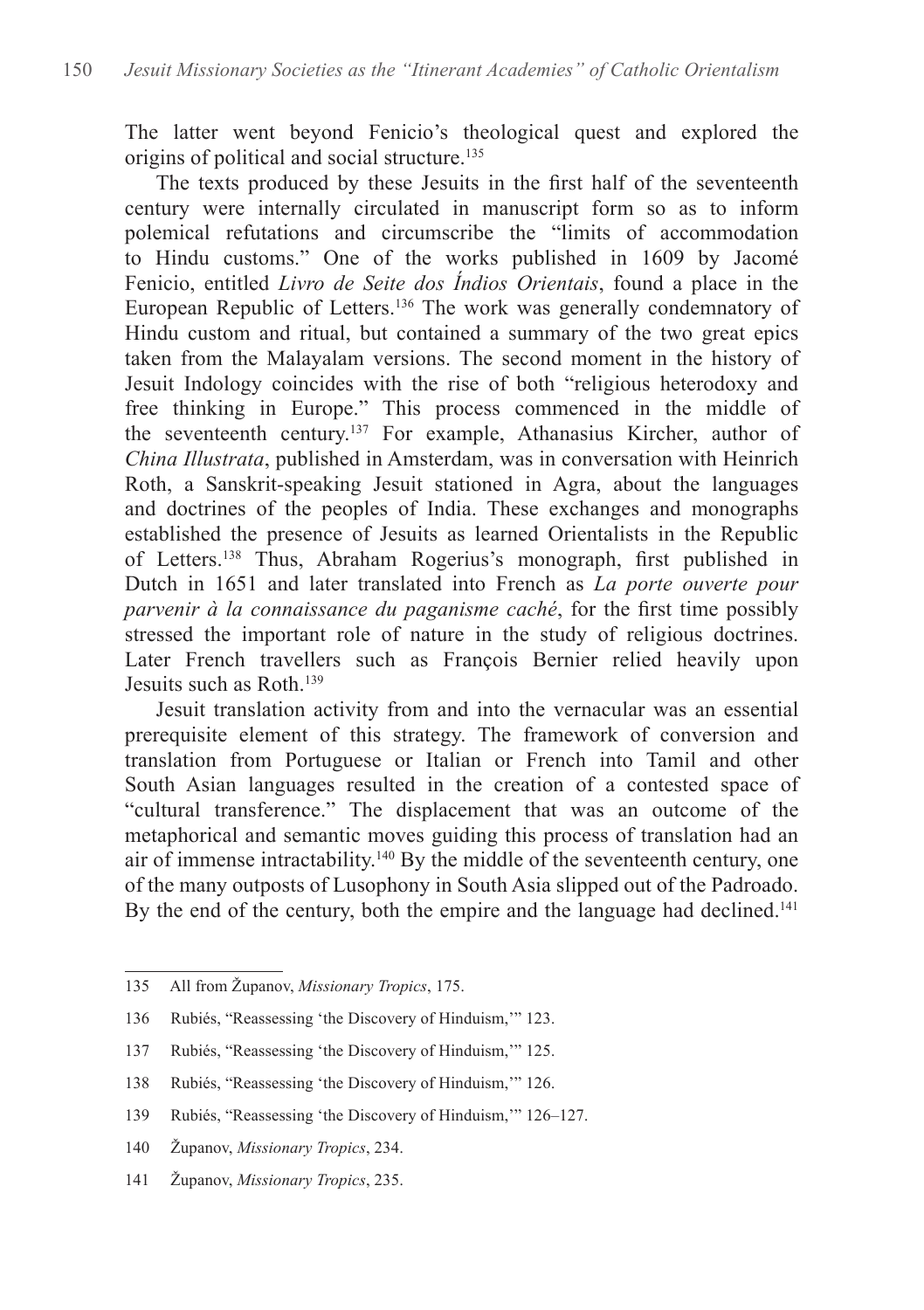The decline of the Iberian empires in the seventeenth century was more or less concurrent with the rise of French power overseas, as it became an increasingly important player in the expansion of Catholicism.<sup>142</sup> By the end of the seventeenth century, the Portuguese material and political presence in Asia and India had dissolved, but the knowledge accumulated during this presence came to be integrated into other political formations. Catholic Orientalism was "built into knowledge practices of the early European colonial powers settled in India from the late seventeenth century," all the way to the British.<sup>143</sup>

But in the world of secular learning, the Jesuits moved closer to the humanist and science academies<sup>144</sup> The Jesuit astronomers stationed in Beijing, or those itinerant astronomers travelling between Chandernagore, Pondicherry, and Jaipur were incorporated into networks of experimental observation coordinated from the Paris observatory by Cassini in the last decades of the seventeenth century to those of De Lisle developing new ways to determine the velocity of light.<sup>145</sup> The problems varied from decade to decade; the networks remained in operation until the transit of the Venus expedition of 1761, headed by Le Gentil.<sup>146</sup>

It would be rather naive to assume that the literary technologies did not evolve or change over a period of about two hundred and twenty years or that the Jesuits did not improvise given that they had been relocated in such diverse cultural contexts—but it would be safe to suggest that the cosmography of the sixteenth and seventeenth century began to dovetail with the lines of the new disciplinary specialties that were emerging and in which the Jesuits were active participants.

The work of historians of science on Jesuit encounters with local traditions of mathematics and astronomy in China and India is not frameable in terms of the science–non-science dichotomy, but is as much about the diverse spaces of scientific discourse, of institutions devoted to the cultivation and validation of knowledge, as it is about the larger political context of knowledge production and dissemination.<sup>147</sup> The Jesuit Orientalists participating in the Republic of Letters were initially stationed in China,

<sup>142</sup> See Sanjay Subrahmanyam, *The Portuguese Empire in Asia, 1500–1700: A Political and Economic History* (Chichester: Wiley Blackwell, 2012).

<sup>143</sup> Barreto Xavier and Županov, *Catholic Orientalism*, xxii.

<sup>144</sup> Raina, "Betwixt Jesuit and Enlightenment Historiography."

<sup>145</sup> Raina, "Circulation and Cosmopolitanism," 317–319.

<sup>146</sup> Dhruv Raina "Le Gentil's Voyage: Addressing Disruptions in the Narrative of Scientific Progress," in *Variantology V. Neapolitan Affairs: On Deep Time Relations of Arts, Sciences and Technologies*, ed. Siegfried Zielinski and Eckhard Fürlus (Cologne: Walter König, 2011), 385–397.

<sup>147</sup> De Castelnau-L'Estoile et al., "Introduction," 6.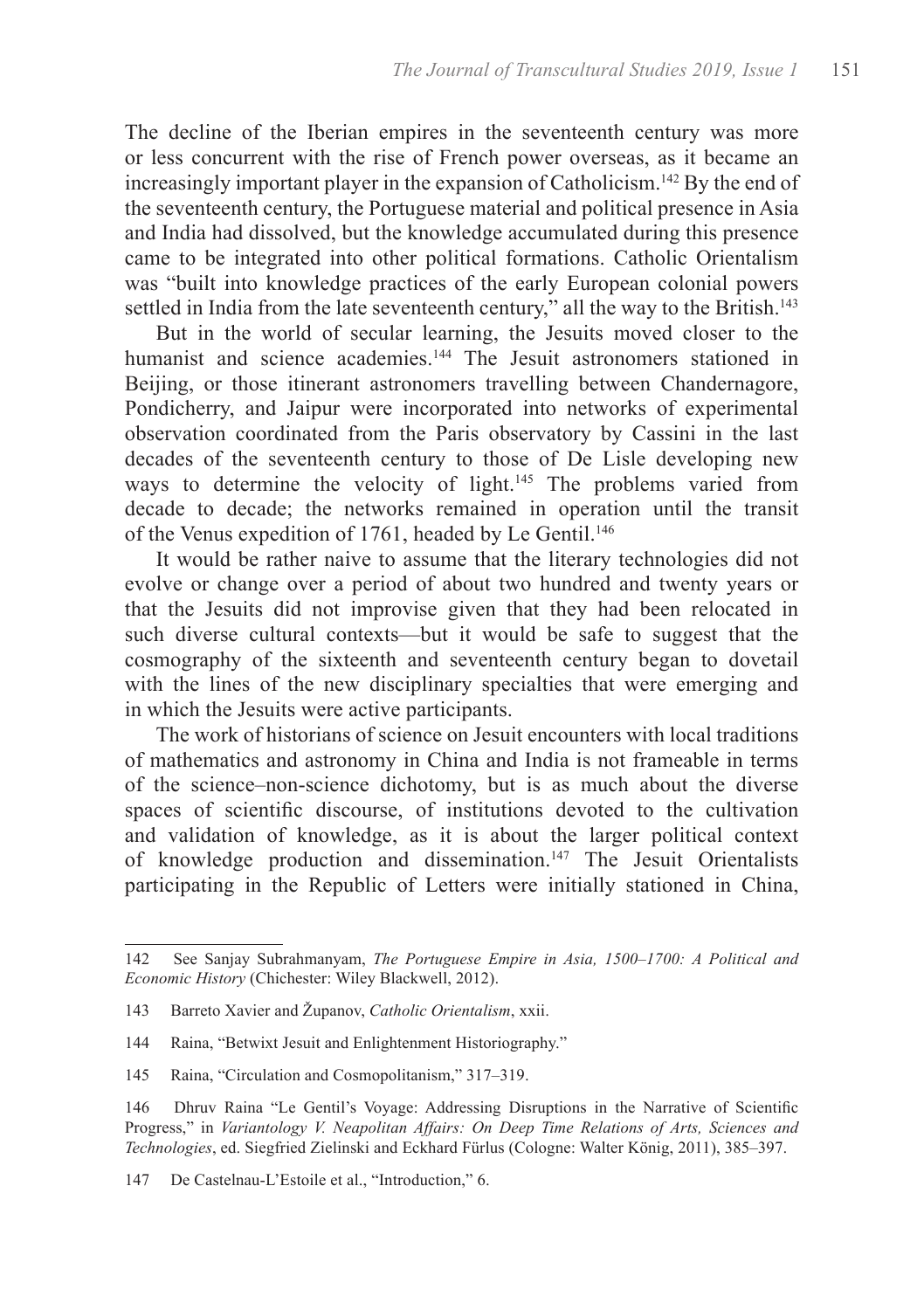something that retained a pride of place in the Republic. But from the 1680s, following the expulsion of the French Jesuits from Siam and their arrival in Pondicherry, the India mission also gained in importance.<sup>148</sup>

The itinerant Jesuit academies, ensconced within the Jesuit missions, were part of global networks of scholars held together by the pursuit of knowledge and ambitions characterising the modern era. There were rivalries between different missionary denominations, since they were supported by four different political actors—the Portuguese Padroado, the Spanish Pationato, the Propaganda Fide, and the French crown. Despite these rivalries, they shared the same goals of propagating Catholicism as the *religion planétaire*. At the core of this space extending to the four corners of the globe was a dense network of information—a missionary information order, sustained by these itinerant Jesuit academies. The Jesuit mission and academy constituted a global transcultural institution characterised by linguistic, sociological, and geographical diversity, marked as much by the several methods and litanies of evangelisation.<sup>149</sup> As has happened in the history of sciences, the next stage in the history of the itinerant Jesuit academy would involve rendering visible the Jesuit converts from the first three centuries of Jesuit history—Padre Manoe de Sao Pedro, Maridas Poule, Luis Bromans, etc. But that is another task.

The Italian and French Jesuits who landed in India in the seventeenth and eighteenth centuries were an itinerant bunch and few of them, if any, were attached to any one college or seminary for the entirety of their careers. None of them had anything to do with the Collegio Romano, though as scholars all of them were most certainly aware of its existence and importance. All of them died in India and were buried in the premises of the college or seminary where they were last located for the performance of their teaching, evangelical, and research functions. But, as an itinerant network of scholars, their scholarly production was not necessarily connected with any of the colleges they were associated with, but was knowledge produced on the move, as itinerant as they were. In other words, they were members of a virtual academy and their readership was global in a limited sense of the term—meaning it extended across the globe, but in numbers it was certainly wanting for the times.

As teachers at a college they belonged to an academy inasmuch as they delivered a single lecture or a set of lectures on a single topic or a very specific theme. As researchers with extra-mural and extra-denominational knowledge interests, they also belonged to a "post-university"

<sup>148</sup> Rubiés, "Reassessing 'the Discovery of Hinduism,'" 127.

<sup>149</sup> De Castelnau-L'Estoile et al., "Introduction," 8.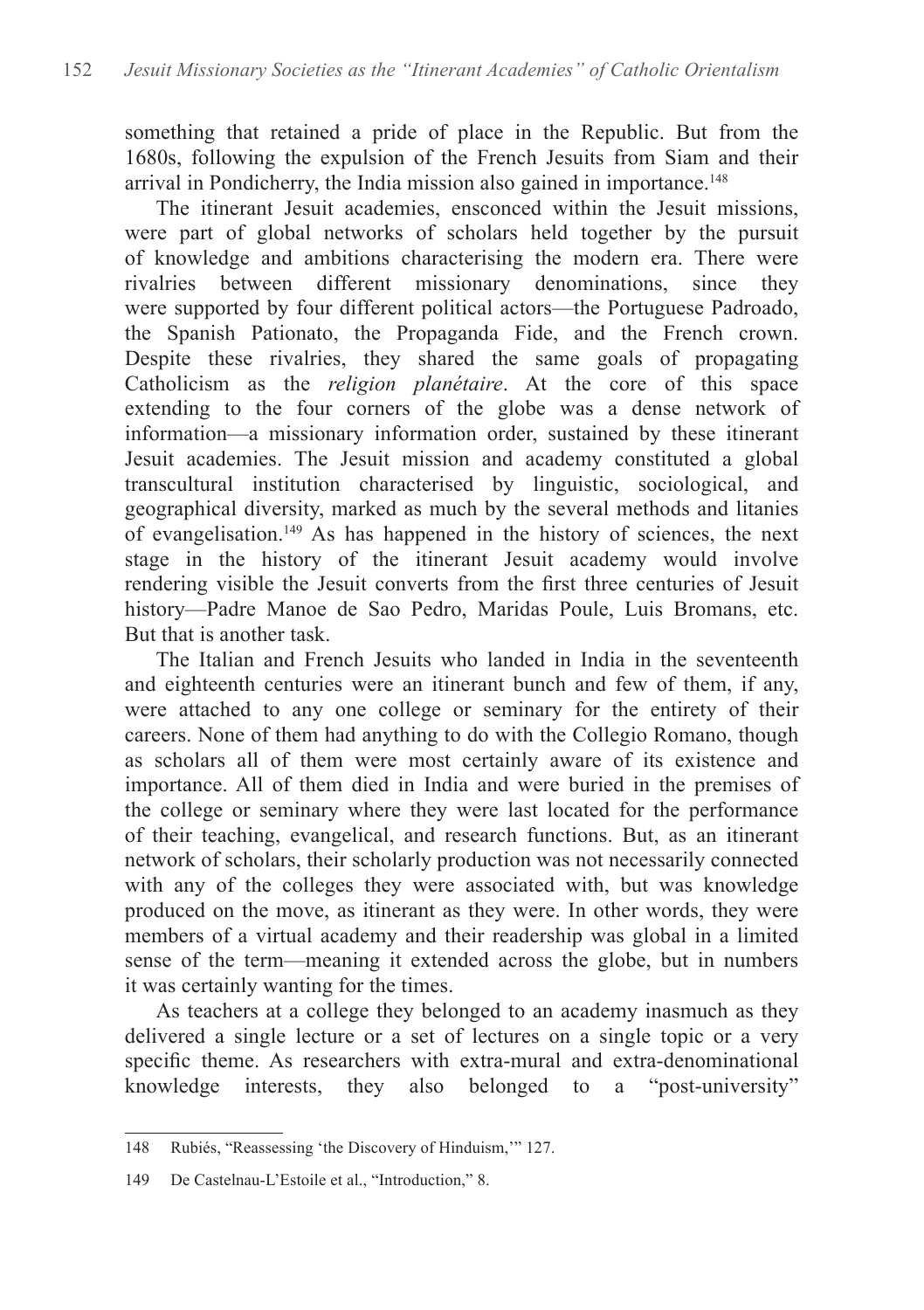extra-scholastic group dedicated to intellectual and cultural activity. Their membership in a virtual academy was embedded in the recognition that they pursued subjects of study that had not yet been drawn into regular instruction within the university or college. In that sense, it entailed the pursuit, cultivation, and instruction of advanced knowledge by a group within a higher scholarly institution—in fact, this widely dispersed group of scholars themselves comprised the scholastic institution itself.<sup>150</sup> Missionary knowledge was knowledge recognised by and imparted during the modern epoch. This knowledge produced by the missionaries located overseas was incorporated into contemporaneous scientific models developed in Europe, even while other kinds of knowledge were erased.

<sup>150</sup> Baldini, "The Academy of Mathematics," 49.